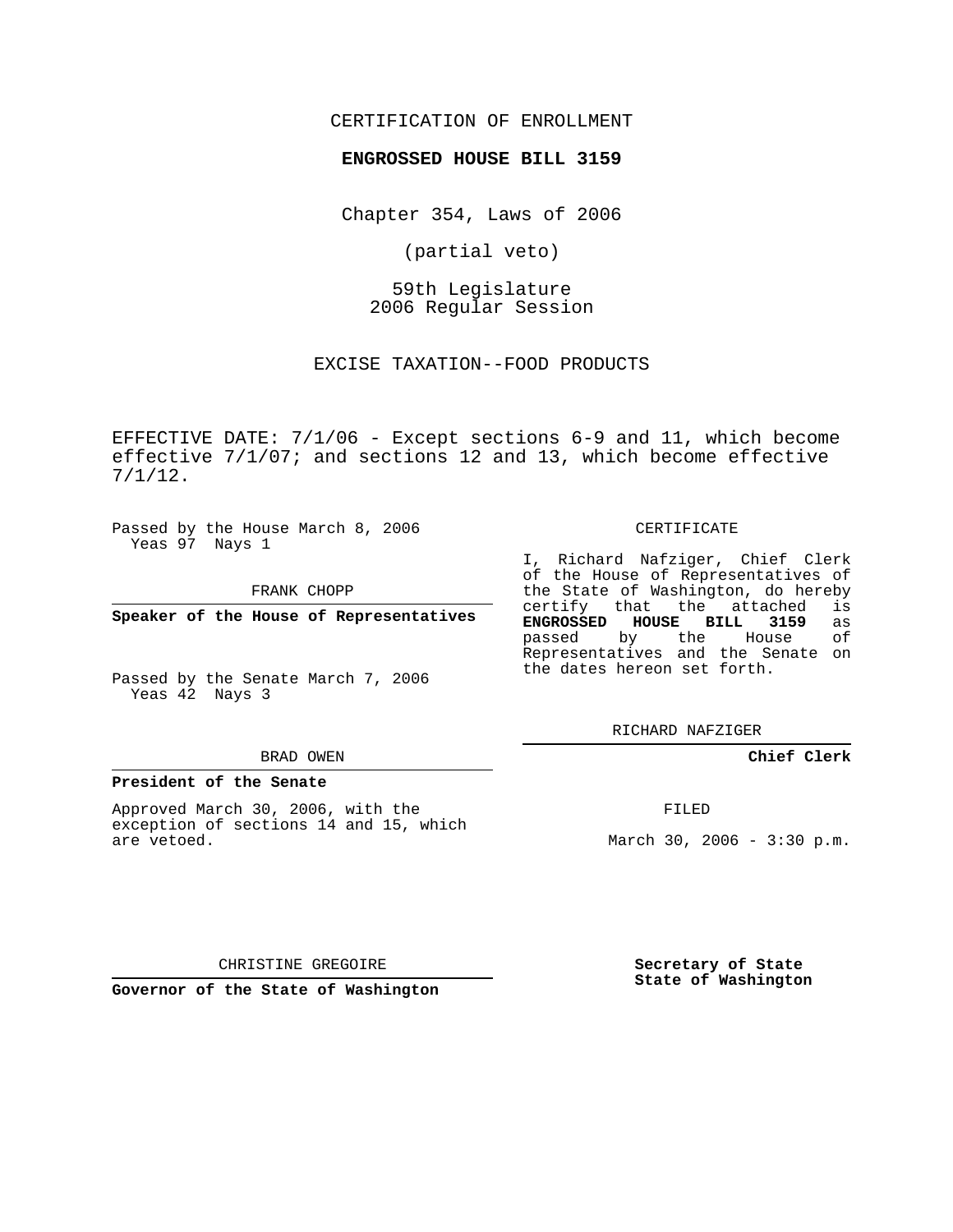# **ENGROSSED HOUSE BILL 3159** \_\_\_\_\_\_\_\_\_\_\_\_\_\_\_\_\_\_\_\_\_\_\_\_\_\_\_\_\_\_\_\_\_\_\_\_\_\_\_\_\_\_\_\_\_

\_\_\_\_\_\_\_\_\_\_\_\_\_\_\_\_\_\_\_\_\_\_\_\_\_\_\_\_\_\_\_\_\_\_\_\_\_\_\_\_\_\_\_\_\_

AS AMENDED BY THE SENATE

Passed Legislature - 2006 Regular Session

**State of Washington 59th Legislature 2006 Regular Session**

**By** Representatives Linville, Newhouse, Grant, Kessler, Orcutt, Chandler, Dunn and Kristiansen

Read first time 01/23/2006. Referred to Committee on Finance.

1 AN ACT Relating to the excise taxation of food products; amending RCW 82.04.4266, 82.32.610, 82.74.010, 82.74.030, 82.74.040, 82.74.050, 82.08.820, 82.08.820, 82.08.820, 82.12.820, 82.32.600, and 82.32.590; reenacting and amending RCW 82.04.260; adding new sections to chapter 82.04 RCW; adding a new section to chapter 82.08 RCW; adding a new section to chapter 82.12 RCW; providing effective dates; and providing expiration dates.

BE IT ENACTED BY THE LEGISLATURE OF THE STATE OF WASHINGTON:

 NEW SECTION. **Sec. 1.** A new section is added to chapter 82.04 RCW to read as follows:

 (1) This chapter shall not apply to the value of products or the gross proceeds of sales derived from:

(a) Manufacturing dairy products; or

 (b) Selling manufactured dairy products to purchasers who transport in the ordinary course of business the goods out of this state. A person taking an exemption under this subsection (1)(b) must keep and preserve records for the period required by RCW 82.32.070 establishing that the goods were transported by the purchaser in the ordinary course of business out of this state.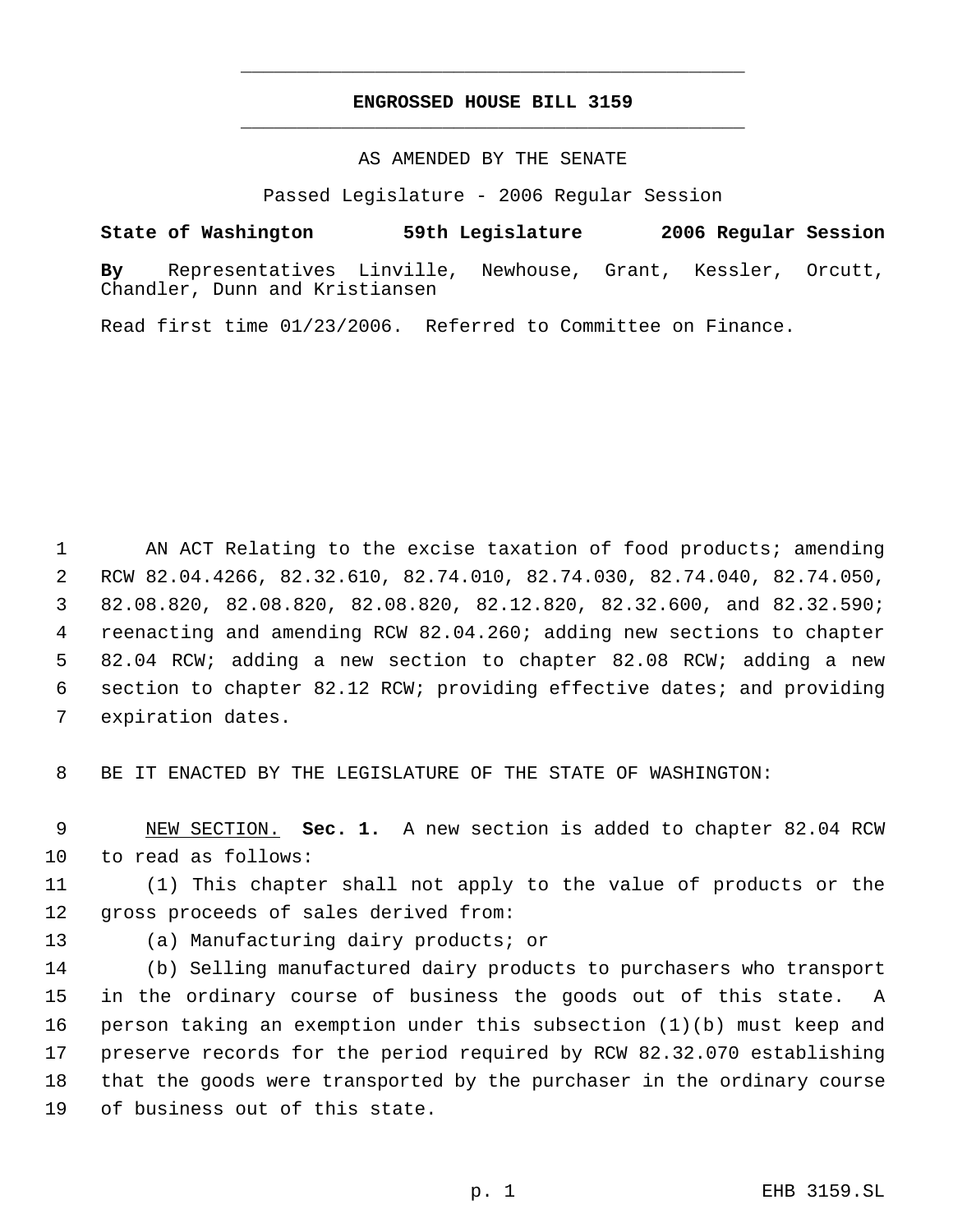(2) "Dairy products" means dairy products that as of September 20, 2001, are identified in 21 C.F.R., chapter 1, parts 131, 133, and 135, including byproducts from the manufacturing of the dairy products such as whey and casein.

(3) This section expires July 1, 2012.

 NEW SECTION. **Sec. 2.** A new section is added to chapter 82.04 RCW to read as follows:

 (1) This chapter does not apply to the value of products or the gross proceeds of sales derived from:

 (a) Manufacturing seafood products that remain in a raw, raw frozen, or raw salted state at the completion of the manufacturing by that person; or

 (b) Selling manufactured seafood products that remain in a raw, raw frozen, or raw salted state to purchasers who transport in the ordinary course of business the goods out of this state. A person taking an exemption under this subsection (1)(b) must keep and preserve records for the period required by RCW 82.32.070 establishing that the goods were transported by the purchaser in the ordinary course of business out of this state.

(2) This section expires July 1, 2012.

 **Sec. 3.** RCW 82.04.4266 and 2005 c 513 s 1 are each amended to read as follows:

23 (1) This chapter shall not apply to ((amounts received from)) the 24 value of products or the gross proceeds of sales derived from:

 $((\langle 1 \rangle))$  (a) Manufacturing fruits or vegetables by canning, 26 preserving, freezing, processing, or dehydrating fresh fruits ((and)) or vegetables; or

28 ( $(\frac{+2}{2})$ ) (b) Selling at wholesale (( $\frac{fresh}{)}$ ) fruits (( $\frac{and}{)}$ ) or 29 vegetables ((canned, preserved, frozen, processed, or dehydrated)) manufactured by the seller by canning, preserving, freezing, processing, or dehydrating fresh fruits or vegetables and sold to purchasers who transport in the ordinary course of business the goods 33 out of this state. ((As proof of sale to a person who transports in the ordinary course of business goods out of this state, the seller shall annually provide a statement in a form prescribed by the 36 department and retain the statement as a business record.)) A person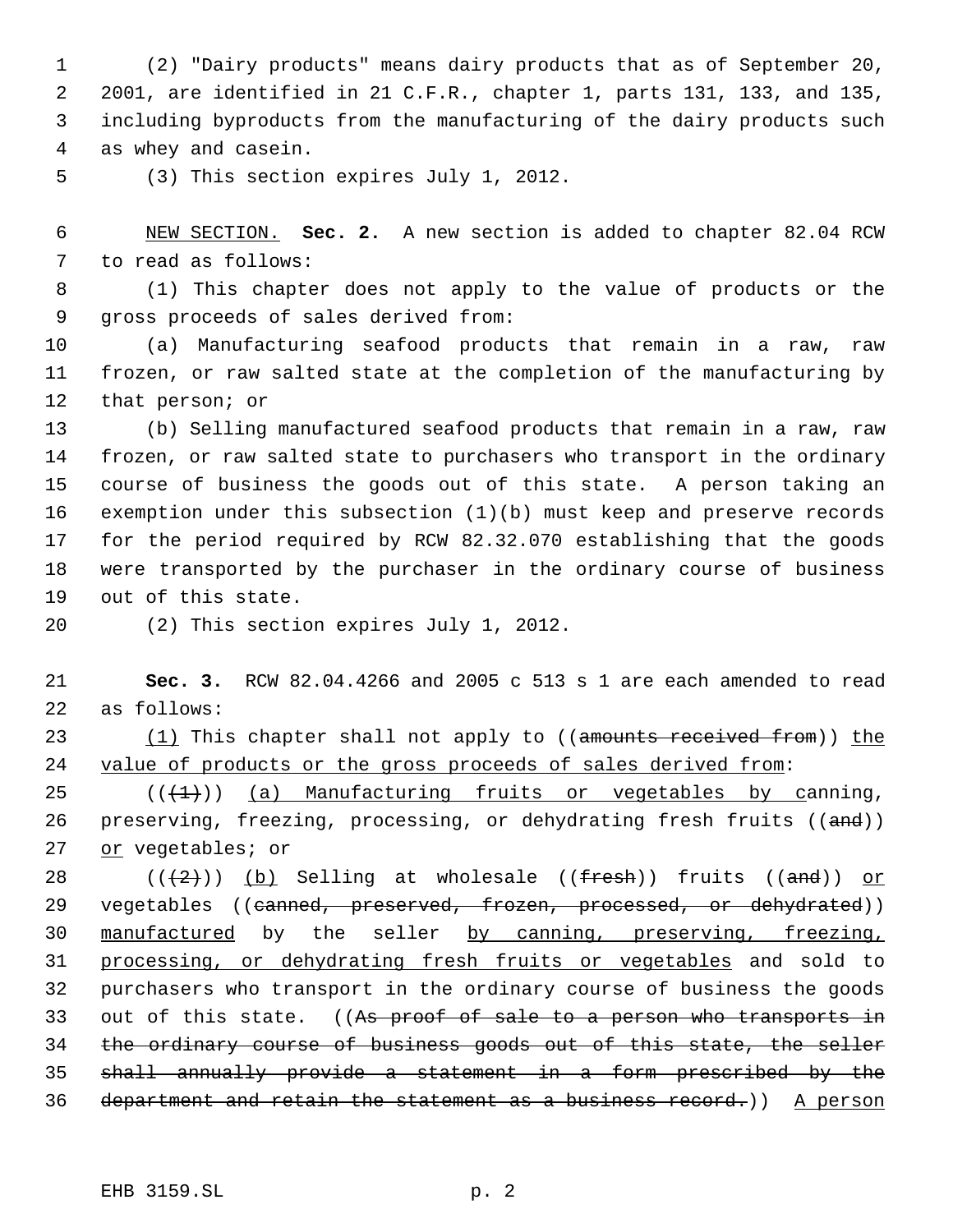taking an exemption under this subsection (1)(b) must keep and preserve 2 records for the period required by RCW 82.32.070 establishing that the goods were transported by the purchaser in the ordinary course of business out of this state.

(2) This section expires July 1, 2012.

 **Sec. 4.** RCW 82.04.260 and 2005 c 513 s 2 and 2005 c 443 s 4 are each reenacted and amended to read as follows:

 (1) Upon every person engaging within this state in the business of manufacturing:

 (a) Wheat into flour, barley into pearl barley, soybeans into soybean oil, canola into canola oil, canola meal, or canola byproducts, 12 or sunflower seeds into sunflower oil; as to such persons the amount of tax with respect to such business shall be equal to the value of the flour, pearl barley, oil, canola meal, or canola byproduct manufactured, multiplied by the rate of 0.138 percent;

 (b) Beginning July 1, 2012, seafood products which remain in a raw, raw frozen, or raw salted state at the completion of the manufacturing by that person; as to such persons the amount of tax with respect to such business shall be equal to the value of the products manufactured 20 or the gross proceeds derived from such sales, multiplied by the rate of 0.138 percent;

 (c) Beginning July 1, 2012, dairy products that as of September 20, 2001, are identified in 21 C.F.R., chapter 1, parts 131, 133, and 135, including byproducts from the manufacturing of the dairy products such as whey and casein; or selling the same to purchasers who transport in 26 the ordinary course of business the goods out of state; as to such persons the tax imposed shall be equal to the value of the products manufactured or the gross proceeds derived from such sales multiplied 29 by the rate of 0.138 percent. ((As proof of sale to a person who 30 transports in the ordinary course of business goods out of this state, the seller shall annually provide a statement in a form prescribed by 32 the department and retain the statement as a business record)) Sellers must keep and preserve records for the period required by RCW 82.32.070 establishing that the goods were transported by the purchaser in the 35 ordinary course of business out of this state;

 (d) Beginning July 1, 2012, fruits or vegetables by canning, preserving, freezing, processing, or dehydrating fresh fruits or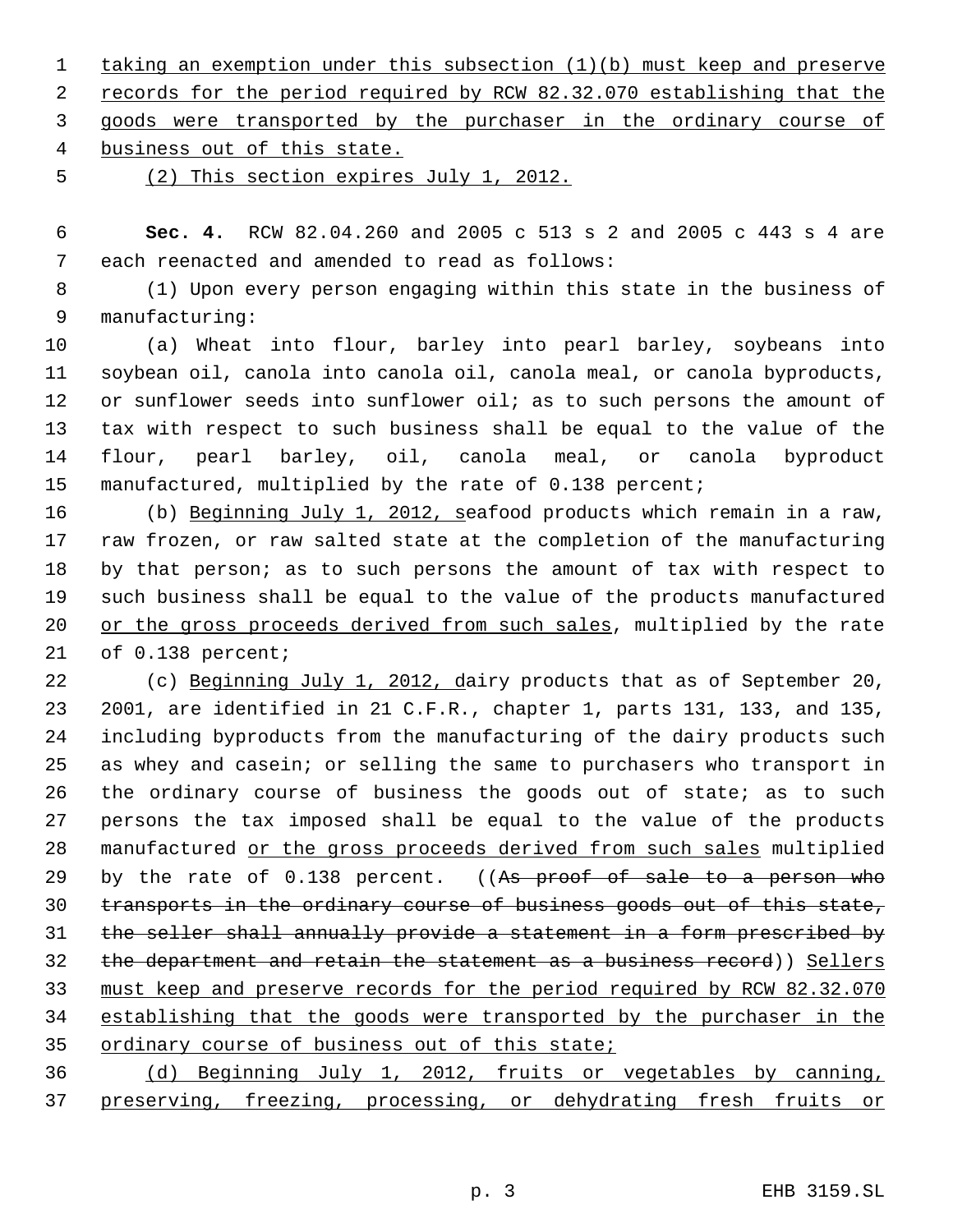vegetables, or selling at wholesale fruits or vegetables manufactured 2 by the seller by canning, preserving, freezing, processing, or 3 dehydrating fresh fruits or vegetables and sold to purchasers who 4 transport in the ordinary course of business the goods out of this 5 state; as to such persons the amount of tax with respect to such business shall be equal to the value of the products manufactured or the gross proceeds derived from such sales multiplied by the rate of 8 0.138 percent. Sellers must keep and preserve records for the period 9 required by RCW 82.32.070 establishing that the goods were transported 10 by the purchaser in the ordinary course of business out of this state; 11  $((\{d\}))(e)$  Until July 1, 2009, alcohol fuel, biodiesel fuel, or biodiesel feedstock, as those terms are defined in RCW 82.29A.135; as to such persons the amount of tax with respect to the business shall be equal to the value of alcohol fuel, biodiesel fuel, or biodiesel feedstock manufactured, multiplied by the rate of 0.138 percent; and

16 ( $(\overline{\left\langle e\right\rangle})$ ) <u>(f)</u> Alcohol fuel or wood biomass fuel, as those terms are defined in RCW 82.29A.135; as to such persons the amount of tax with respect to the business shall be equal to the value of alcohol fuel or wood biomass fuel manufactured, multiplied by the rate of 0.138 percent.

 (2) Upon every person engaging within this state in the business of splitting or processing dried peas; as to such persons the amount of tax with respect to such business shall be equal to the value of the peas split or processed, multiplied by the rate of 0.138 percent.

 (3) Upon every nonprofit corporation and nonprofit association engaging within this state in research and development, as to such corporations and associations, the amount of tax with respect to such activities shall be equal to the gross income derived from such activities multiplied by the rate of 0.484 percent.

 (4) Upon every person engaging within this state in the business of slaughtering, breaking and/or processing perishable meat products 32 and/or selling the same at wholesale only and not at retail; as to such persons the tax imposed shall be equal to the gross proceeds derived from such sales multiplied by the rate of 0.138 percent.

 (5) Upon every person engaging within this state in the business of acting as a travel agent or tour operator; as to such persons the amount of the tax with respect to such activities shall be equal to the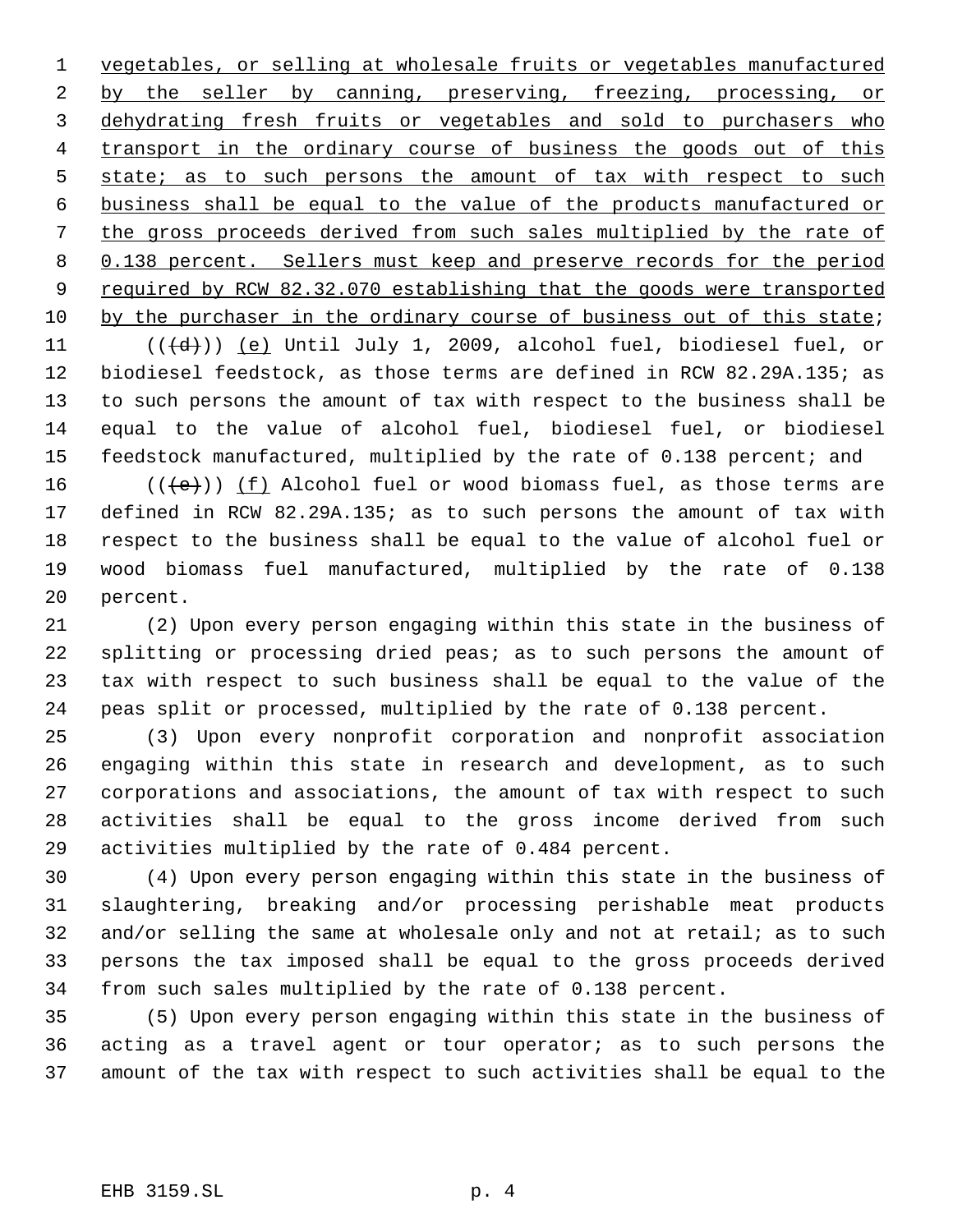gross income derived from such activities multiplied by the rate of 0.275 percent.

 (6) Upon every person engaging within this state in business as an international steamship agent, international customs house broker, international freight forwarder, vessel and/or cargo charter broker in foreign commerce, and/or international air cargo agent; as to such persons the amount of the tax with respect to only international activities shall be equal to the gross income derived from such activities multiplied by the rate of 0.275 percent.

 (7) Upon every person engaging within this state in the business of stevedoring and associated activities pertinent to the movement of 12 goods and commodities in waterborne interstate or foreign commerce; as to such persons the amount of tax with respect to such business shall be equal to the gross proceeds derived from such activities multiplied by the rate of 0.275 percent. Persons subject to taxation under this subsection shall be exempt from payment of taxes imposed by chapter 82.16 RCW for that portion of their business subject to taxation under this subsection. Stevedoring and associated activities pertinent to the conduct of goods and commodities in waterborne interstate or foreign commerce are defined as all activities of a labor, service or transportation nature whereby cargo may be loaded or unloaded to or from vessels or barges, passing over, onto or under a wharf, pier, or similar structure; cargo may be moved to a warehouse or similar holding or storage yard or area to await further movement in import or export or may move to a consolidation freight station and be stuffed, unstuffed, containerized, separated or otherwise segregated or aggregated for delivery or loaded on any mode of transportation for delivery to its consignee. Specific activities included in this definition are: Wharfage, handling, loading, unloading, moving of cargo to a convenient place of delivery to the consignee or a convenient place for further movement to export mode; documentation services in connection with the receipt, delivery, checking, care, custody and control of cargo required in the transfer of cargo; imported automobile handling prior to delivery to consignee; terminal stevedoring and incidental vessel services, including but not limited to plugging and unplugging refrigerator service to containers, trailers, and other refrigerated cargo receptacles, and securing ship hatch covers.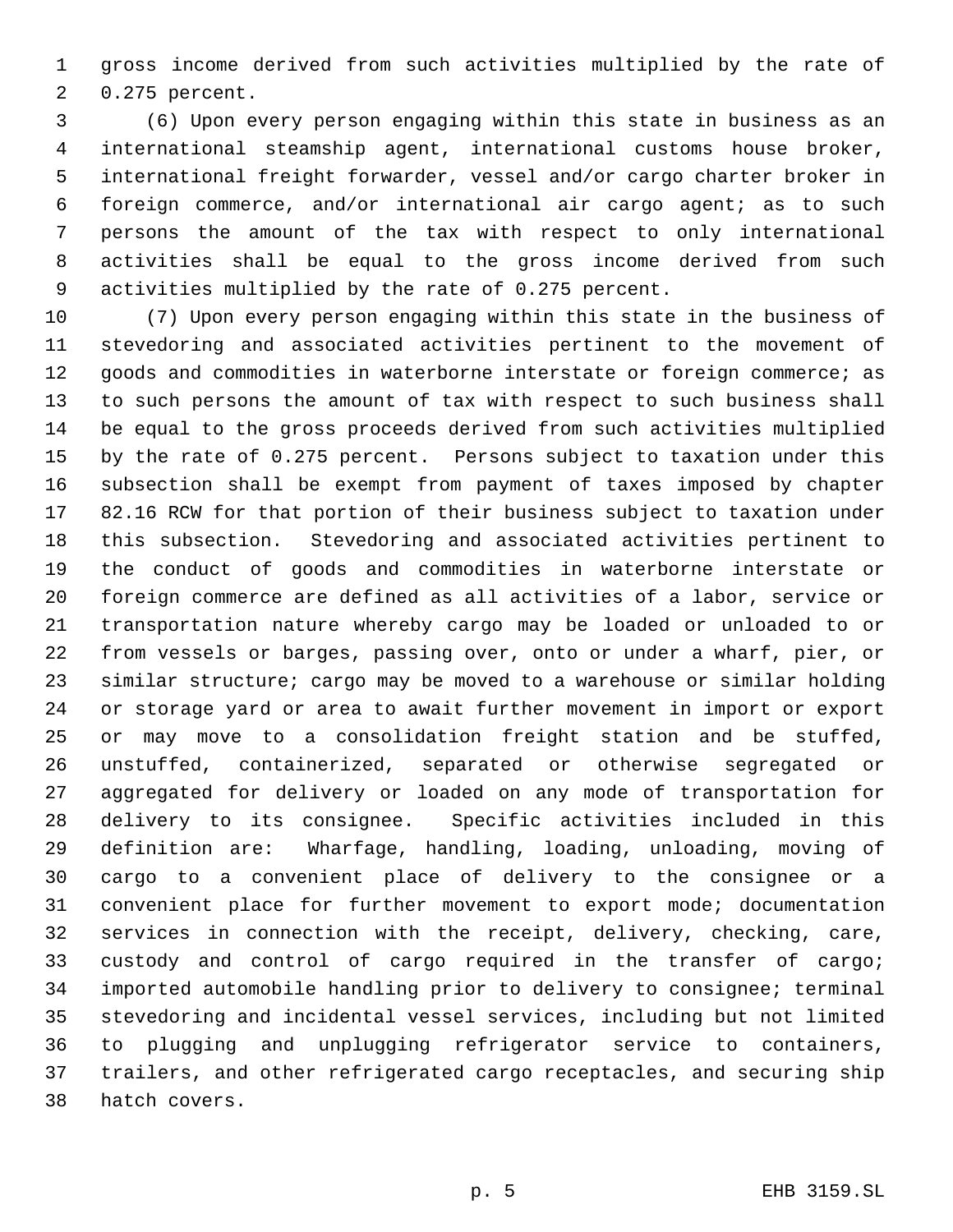(8) Upon every person engaging within this state in the business of disposing of low-level waste, as defined in RCW 43.145.010; as to such persons the amount of the tax with respect to such business shall be equal to the gross income of the business, excluding any fees imposed under chapter 43.200 RCW, multiplied by the rate of 3.3 percent.

 If the gross income of the taxpayer is attributable to activities both within and without this state, the gross income attributable to this state shall be determined in accordance with the methods of apportionment required under RCW 82.04.460.

 (9) Upon every person engaging within this state as an insurance agent, insurance broker, or insurance solicitor licensed under chapter 48.17 RCW; as to such persons, the amount of the tax with respect to such licensed activities shall be equal to the gross income of such business multiplied by the rate of 0.484 percent.

 (10) Upon every person engaging within this state in business as a hospital, as defined in chapter 70.41 RCW, that is operated as a nonprofit corporation or by the state or any of its political subdivisions, as to such persons, the amount of tax with respect to such activities shall be equal to the gross income of the business multiplied by the rate of 0.75 percent through June 30, 1995, and 1.5 percent thereafter. The moneys collected under this subsection shall be deposited in the health services account created under RCW 43.72.900.

 (11)(a) Beginning October 1, 2005, upon every person engaging within this state in the business of manufacturing commercial airplanes, or components of such airplanes, as to such persons the amount of tax with respect to such business shall, in the case of manufacturers, be equal to the value of the product manufactured, or in the case of processors for hire, be equal to the gross income of the business, multiplied by the rate of:

 (i) 0.4235 percent from October 1, 2005, through the later of June 30, 2007, or the day preceding the date final assembly of a superefficient airplane begins in Washington state, as determined under RCW 82.32.550; and

 (ii) 0.2904 percent beginning on the later of July 1, 2007, or the date final assembly of a superefficient airplane begins in Washington state, as determined under RCW 82.32.550.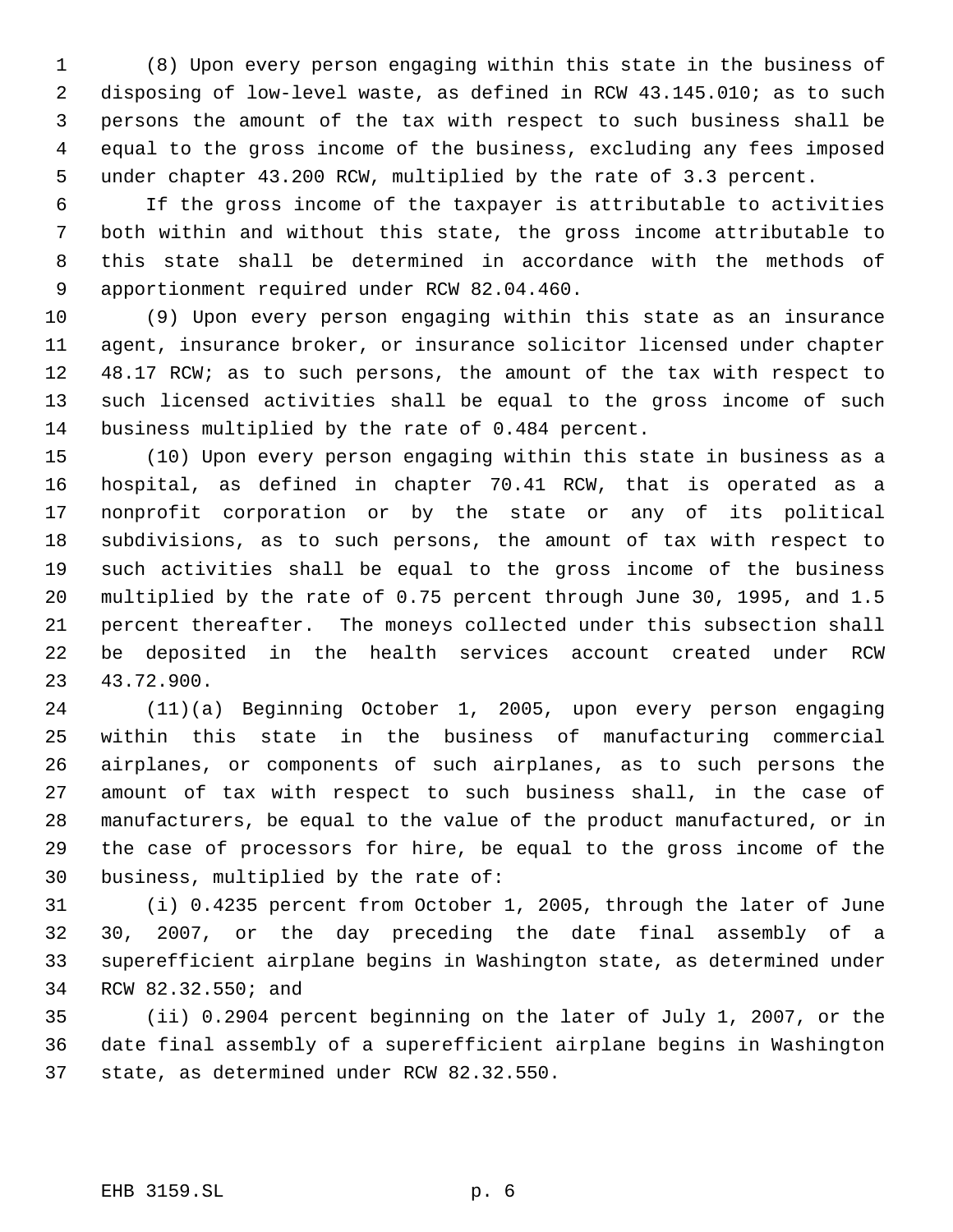(b) Beginning October 1, 2005, upon every person engaging within this state in the business of making sales, at retail or wholesale, of commercial airplanes, or components of such airplanes, manufactured by that person, as to such persons the amount of tax with respect to such business shall be equal to the gross proceeds of sales of the airplanes or components multiplied by the rate of:

 (i) 0.4235 percent from October 1, 2005, through the later of June 30, 2007, or the day preceding the date final assembly of a superefficient airplane begins in Washington state, as determined under RCW 82.32.550; and

 (ii) 0.2904 percent beginning on the later of July 1, 2007, or the date final assembly of a superefficient airplane begins in Washington state, as determined under RCW 82.32.550.

 (c) For the purposes of this subsection (11), "commercial airplane," "component," and "final assembly of a superefficient airplane" have the meanings given in RCW 82.32.550.

 (d) In addition to all other requirements under this title, a person eligible for the tax rate under this subsection (11) must report as required under RCW 82.32.545.

 (e) This subsection (11) does not apply after the earlier of: July 1, 2024; or December 31, 2007, if assembly of a superefficient airplane does not begin by December 31, 2007, as determined under RCW 82.32.550. (12) Upon every person engaging within this state in inspecting, 24 testing, labeling, and storing canned salmon owned by another person, 25 as to such persons, the amount of tax with respect to such activities shall be equal to the gross income derived from such activities 27 multiplied by the rate of 0.484 percent.

 **Sec. 5.** RCW 82.32.610 and 2005 c 513 s 3 are each amended to read as follows:

 (1) The legislature finds that accountability and effectiveness are important aspects of setting tax policy. In order to make policy choices regarding the best use of limited state resources the legislature needs information on how a tax incentive is used.

 (2) Each person claiming a tax exemption under RCW 82.04.4266, section 1 of this act, or section 2 of this act shall report information to the department by filing a complete annual survey. The survey is due by March 31st of the year following any calendar year in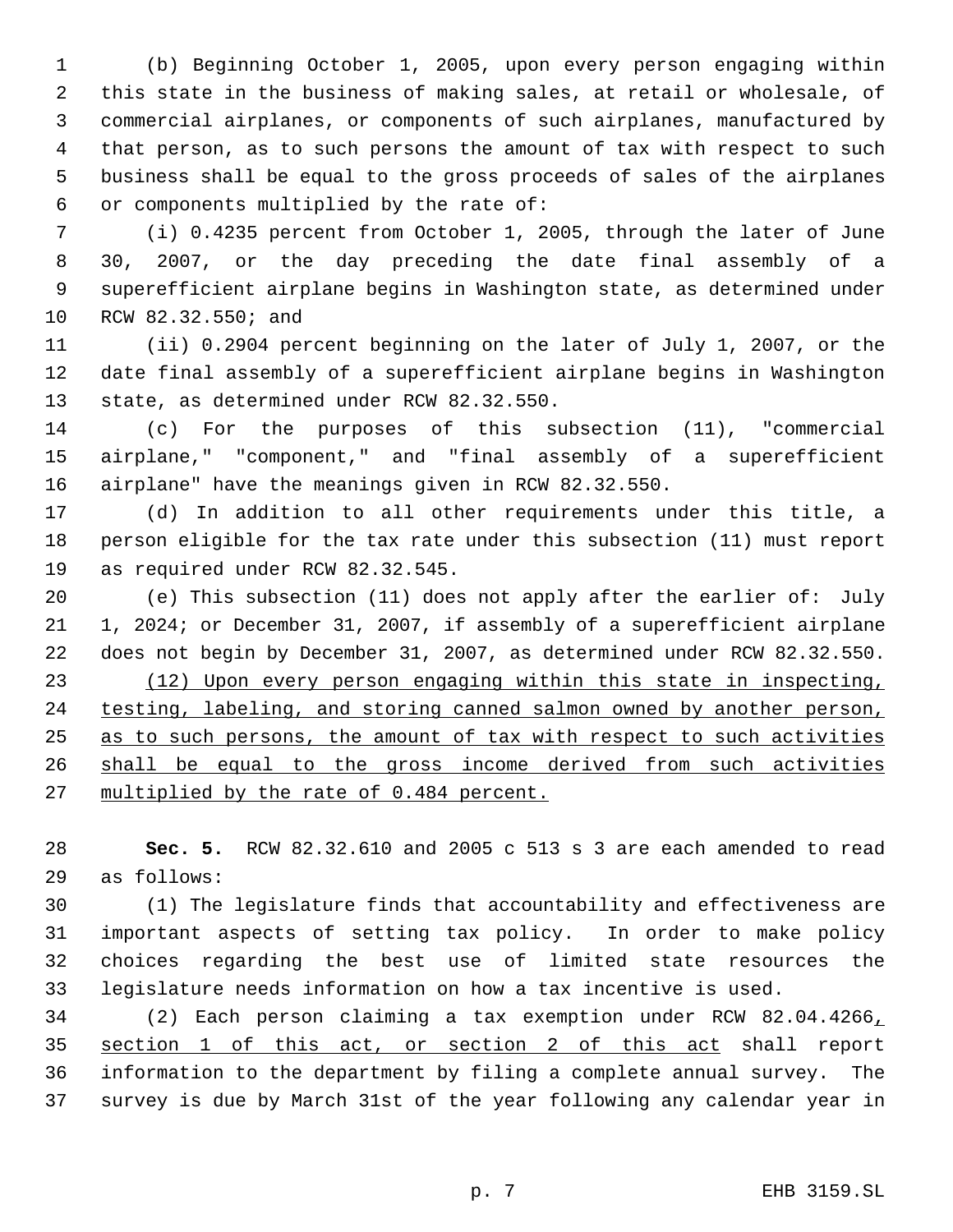1 which a tax exemption under RCW 82.04.4266, section 1 of this act, or 2 section 2 of this act is taken. The department may extend the due date for timely filing of annual surveys under this section as provided in 4 RCW 82.32.590. The survey shall include the amount of tax exemption taken. The survey shall also include the following information for employment positions in Washington:

(a) The number of total employment positions;

 (b) Full-time, part-time, and temporary employment positions as a percent of total employment;

 (c) The number of employment positions according to the following wage bands: Less than thirty thousand dollars; thirty thousand dollars 12 or greater, but less than sixty thousand dollars; and sixty thousand dollars or greater. A wage band containing fewer than three individuals may be combined with another wage band; and

 (d) The number of employment positions that have employer-provided medical, dental, and retirement benefits, by each of the wage bands.

 The first survey filed under this subsection shall also include information for the twelve-month period immediately before first use of a tax incentive.

 (3) The department may request additional information necessary to measure the results of the exemption program, to be submitted at the same time as the survey.

 (4) All information collected under this section, except the amount of the tax exemption taken, is deemed taxpayer information under RCW 82.32.330. Information on the amount of tax exemption taken is not subject to the confidentiality provisions of RCW 82.32.330.

 (5) If a person fails to submit an annual survey under subsection 28 (2) of this section by the due date of the  $((\text{report}))$  survey or any extension under RCW 82.32.590, the department shall declare the amount of taxes exempted for the previous calendar year to be immediately due and payable. The department shall assess interest, but not penalties, on the amounts due under this section. The amount due shall be calculated using a rate of 0.138 percent. The interest shall be assessed at the rate provided for delinquent taxes under this chapter, retroactively to the date the exemption was claimed, and shall accrue until the taxes for which the exemption was claimed are repaid. This information is not subject to the confidentiality provisions of RCW 82.32.330.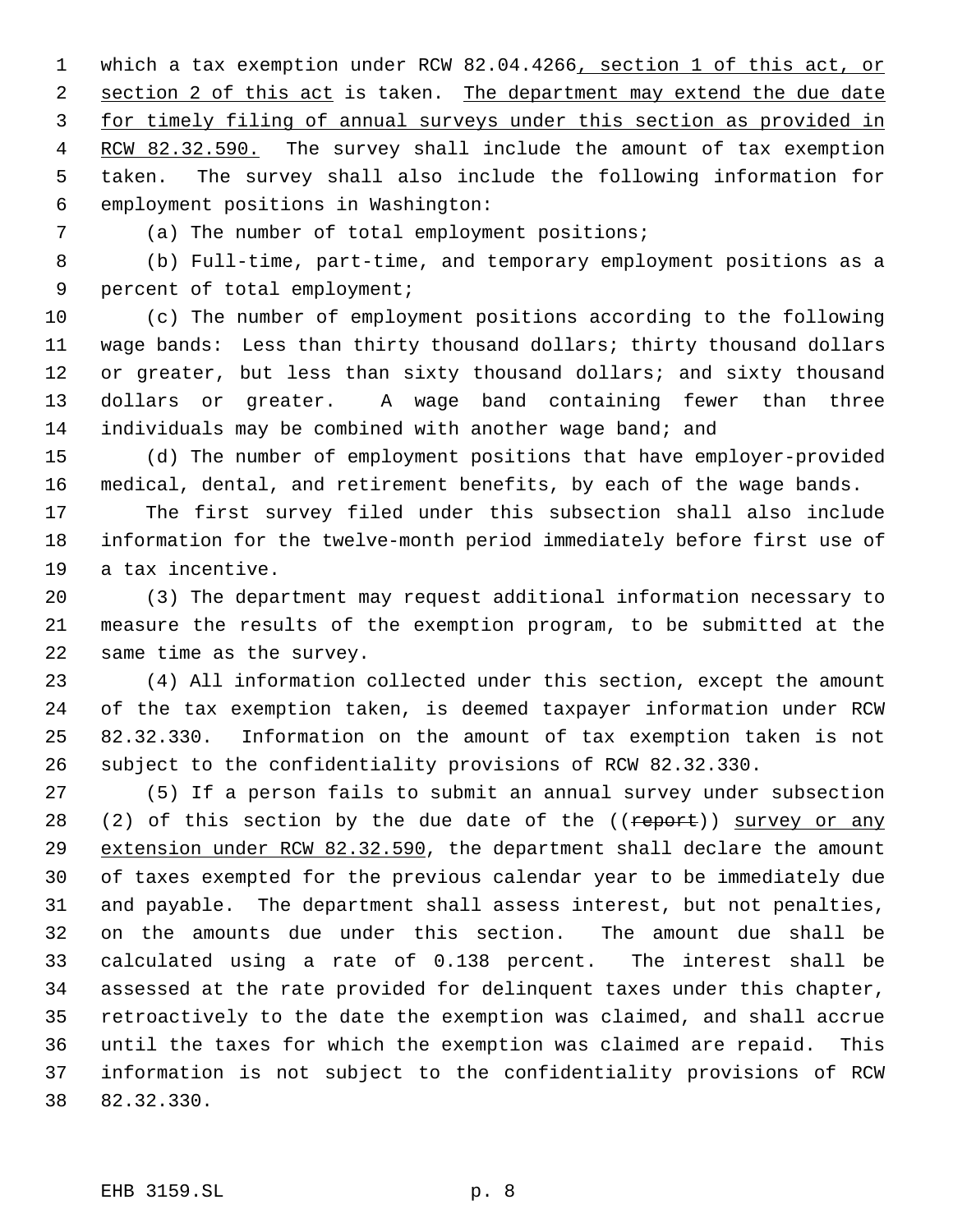(6) The department shall use the information from this section to prepare summary descriptive statistics by category. No fewer than three taxpayers shall be included in any category. The department shall report these statistics to the legislature each year by September 1st.

 (7) The department shall study the tax exemption authorized in RCW 82.04.4266, section 1 of this act, and section 2 of this act. The department shall submit a report to the finance committee of the house of representatives and the ways and means committee of the senate by December 1, 2011. The report shall measure the effect of the exemption on job creation, job retention, company growth, the movement of firms or the consolidation of firms' operations into the state, and such other factors as the department selects.

 **Sec. 6.** RCW 82.74.010 and 2005 c 513 s 4 are each amended to read as follows:

 Unless the context clearly requires otherwise, the definitions in this section apply throughout this chapter.

 (1) "Applicant" means a person applying for a tax deferral under this chapter.

20 (2) "Cold storage warehouse" means a storage warehouse ((used)) 21 owned or operated by a wholesaler or third-party warehouser as those terms are defined in RCW 82.08.820 to store fresh and/or frozen 23 perishable fruits or vegetables, dairy products, seafood products, or any combination thereof, at a desired temperature to maintain the quality of the product for orderly marketing.

 (3) "Dairy product" means dairy products that as of September 20, 2001, are identified in 21 C.F.R., chapter 1, parts 131, 133, and 135, 28 including byproducts from the manufacturing of the dairy products such as whey and casein.

 (4) "Dairy product manufacturing" means manufacturing, as defined in RCW 82.04.120, of dairy products.

(5) "Department" means the department of revenue.

33 ( $(\overline{4})$ ) (6) "Eligible investment project" means an investment in qualified buildings or qualified machinery and equipment, including labor and services rendered in the planning, installation, and construction of the project. The lessor or owner of a qualified building is not eligible for a deferral unless (a) the underlying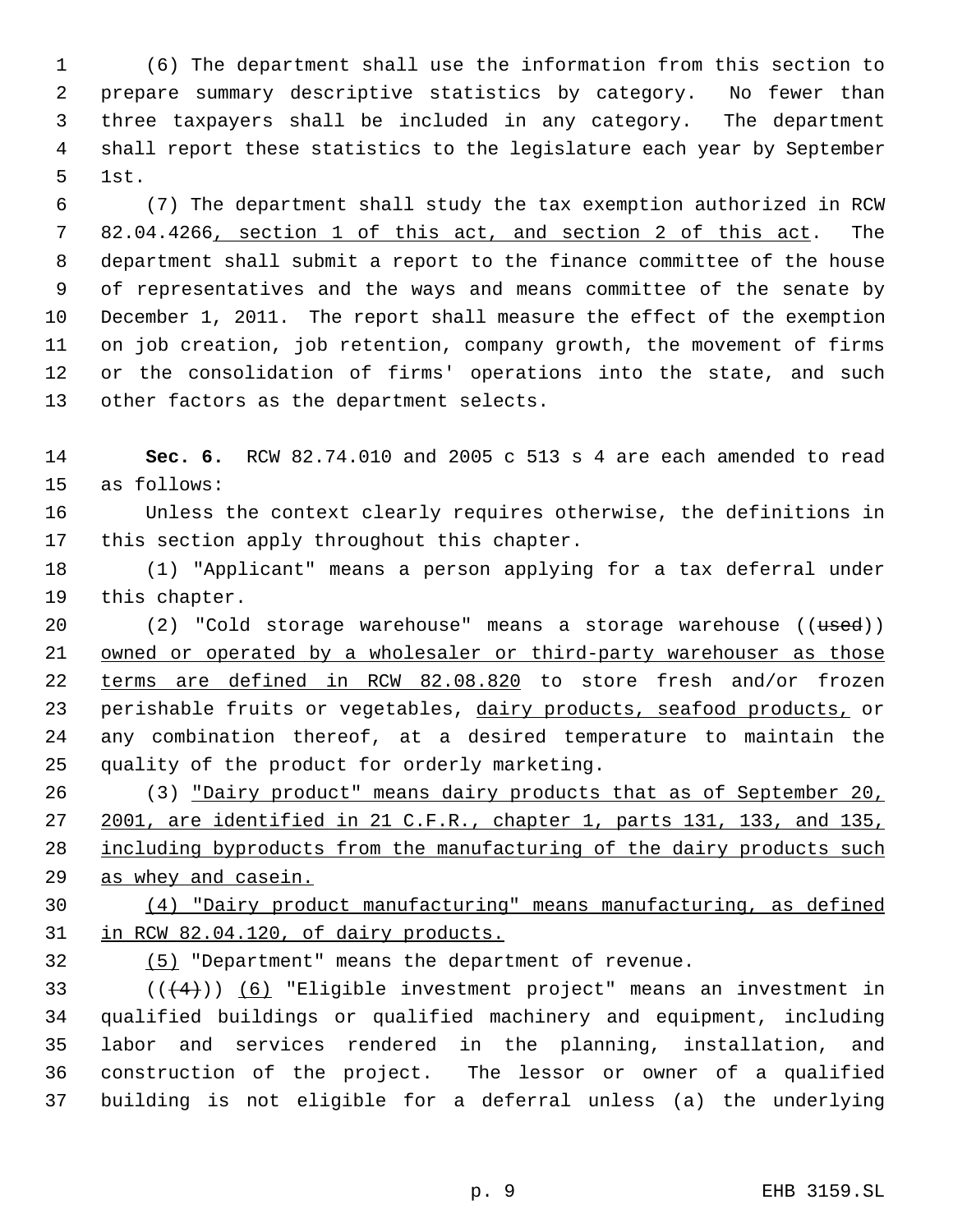ownership of the buildings, machinery, and equipment vests exclusively in the same person; or (b)(i) the lessor by written contract agrees to pass the economic benefit of the deferral to the lessee in the form of reduced rent payments, and (ii) the lessee that receives the economic benefit of the deferral agrees in writing with the department to complete the annual survey under RCW 82.74.040. The economic benefit of the deferral to the lessee may be evidenced by any type of payment, credit, or any other financial arrangement between the lessor or owner of the qualified building and the lessee.

 $((\overline{5})$  (7) "Fresh fruit and vegetable processing" means manufacturing as defined in RCW 82.04.120 which consists of the canning, preserving, freezing, processing, or dehydrating fresh fruits and/or vegetables.

14 ( $((+6))$  (8)(a) "Initiation of construction" means the date that a building permit is issued under the building code adopted under RCW 19.27.031 for:

 (i) Construction of the qualified building, if the underlying ownership of the building vests exclusively with the person receiving the economic benefit of the deferral;

 (ii) Construction of the qualified building, if the economic benefits of the deferral are passed to a lessee as provided in 22 subsection  $((4+))$  (6) of this section; or

 (iii) Tenant improvements for a qualified building, if the economic benefits of the deferral are passed to a lessee as provided in 25 subsection  $((+4))$  (6) of this section.

 (b) "Initiation of construction" does not include soil testing, site clearing and grading, site preparation, or any other related activities that are initiated before the issuance of a building permit for the construction of the foundation of the building.

 (c) If the investment project is a phased project, "initiation of construction" applies separately to each phase.

32  $((+7))$   $(9)$  "Person" has the meaning given in RCW 82.04.030.

 $((+8))$   $(10)$  "Qualified buildings" means construction of new structures, and expansion or renovation of existing structures for the purpose of increasing floor space or production capacity used for fresh fruit and vegetable processing, dairy product manufacturing, seafood 37 product manufacturing, cold storage ((warehouse)) warehousing, and research and development activities, including plant offices and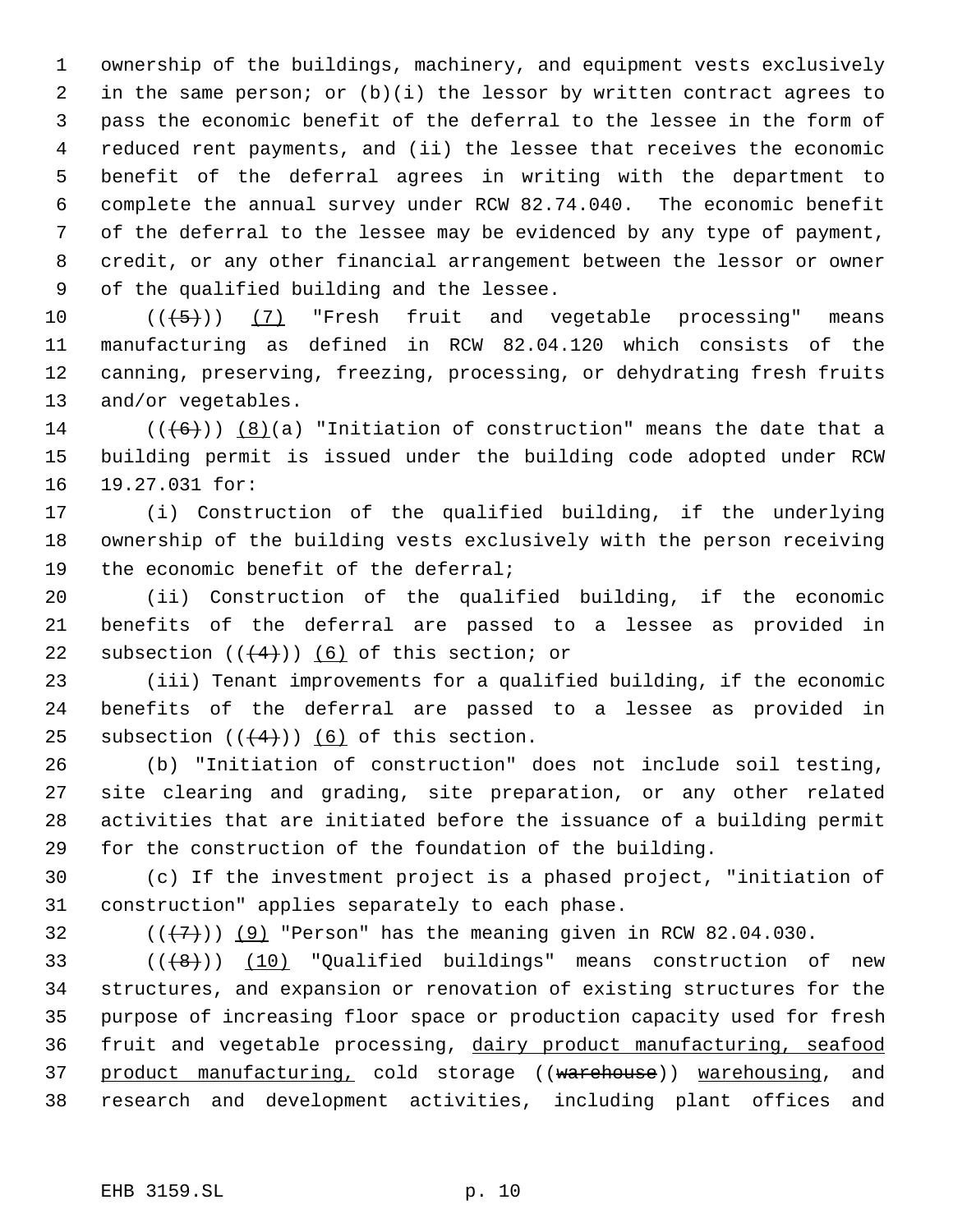warehouses or other facilities for the storage of raw material or finished goods if such facilities are an essential or an integral part of a factory, plant, or laboratory used for fresh fruit and vegetable processing, dairy product manufacturing, seafood product manufacturing, cold storage warehousing, or research and development. If a building is used partly for fresh fruit and vegetable processing, dairy product manufacturing, seafood product manufacturing, cold storage warehousing, or research and development and partly for other purposes, the applicable tax deferral shall be determined by apportionment of the costs of construction under rules adopted by the department.

 $((+9))$   $(11)$  "Qualified machinery and equipment" means all industrial and research fixtures, equipment, and support facilities that are an integral and necessary part of a fresh fruit and vegetable processing, dairy product manufacturing, seafood product manufacturing, cold storage warehouse, or research and development operation. "Qualified machinery and equipment" includes: Computers; software; 17 data processing equipment; laboratory equipment; manufacturing components such as belts, pulleys, shafts, and moving parts; molds, tools, and dies; operating structures; and all equipment used to control or operate the machinery.

21  $((+10))$   $(12)$  "Recipient" means a person receiving a tax deferral under this chapter.

23 (( $(11)$ )) (13) "Research and development" means the development, refinement, testing, marketing, and commercialization of a product, 25 service, or process related to fresh fruit and vegetable processing, dairy product manufacturing, seafood product manufacturing, or cold storage warehousing before commercial sales have begun. As used in this subsection, "commercial sales" excludes sales of prototypes or sales for market testing if the total gross receipts from such sales of the product, service, or process do not exceed one million dollars.

 (14) "Seafood product" means any edible marine fish and shellfish that remains in a raw, raw frozen, or raw salted state.

 (15) "Seafood product manufacturing" means the manufacturing, as defined in RCW 82.04.120, of seafood products.

 **Sec. 7.** RCW 82.74.030 and 2005 c 513 s 6 are each amended to read as follows:

(1) The department shall issue a sales and use tax deferral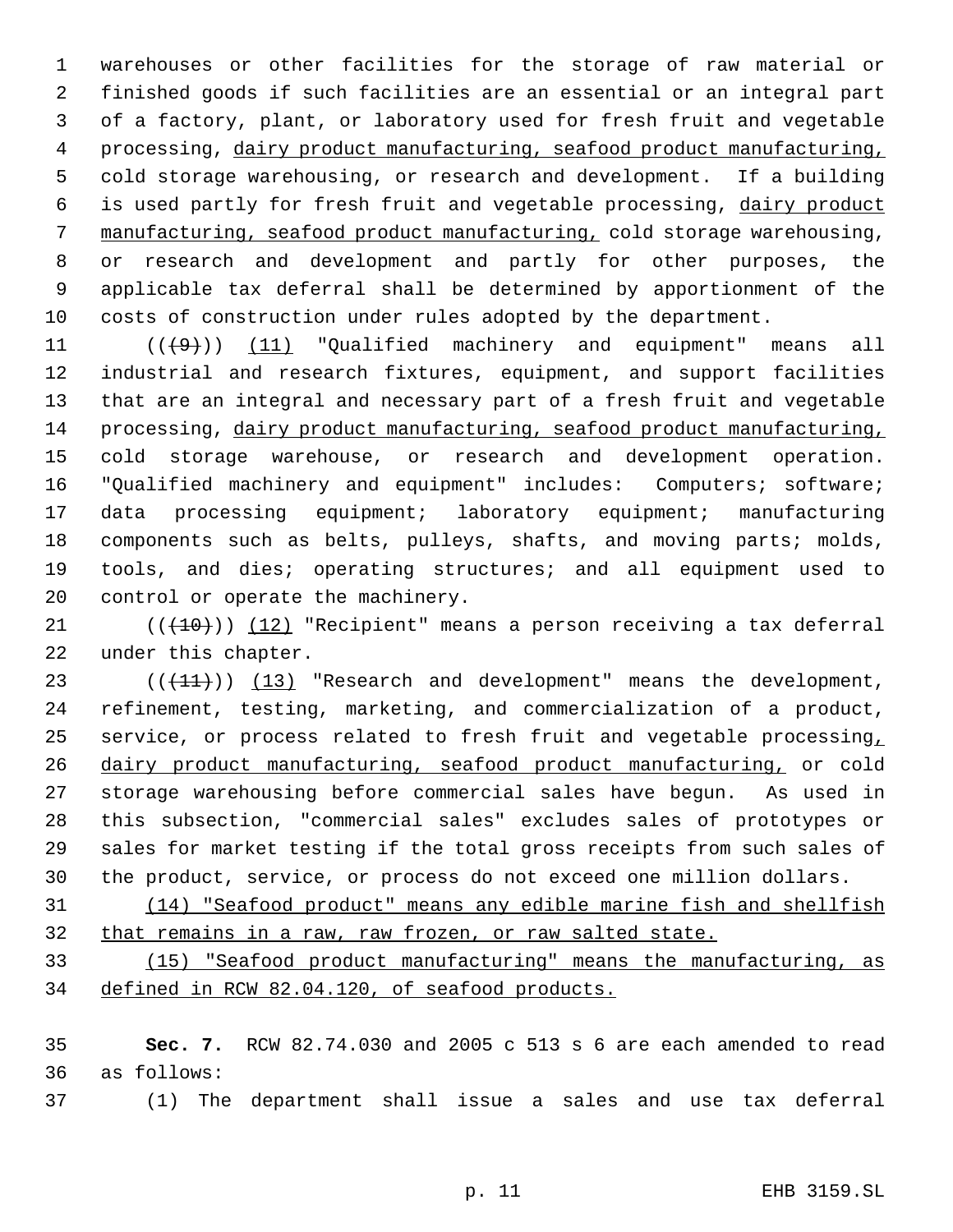1 certificate for state and local sales and use taxes ((due)) imposed or authorized under chapters 82.08, 82.12, and 82.14 RCW on each eligible investment project if the investment project is undertaken for the 4 purpose of fresh fruit and vegetable processing, dairy product manufacturing, seafood product manufacturing, cold storage warehousing,

or research and development.

(2) This section expires July 1, 2012.

 **Sec. 8.** RCW 82.74.040 and 2005 c 513 s 7 are each amended to read as follows:

 (1)(a) The legislature finds that accountability and effectiveness are important aspects of setting tax policy. In order to make policy choices regarding the best use of limited state resources the legislature needs information on how a tax incentive is used.

 (b) Each recipient of a deferral granted under this chapter shall complete an annual survey. If the economic benefits of the deferral 16 are passed to a lessee as provided in RCW  $82.74.010((\leftarrow 4))$  (6), the lessee shall complete the annual survey and the applicant is not required to complete the annual survey. The survey is due by March 31st of the year following the calendar year in which the investment project is certified by the department as having been operationally 21 complete and each of the seven succeeding calendar years. The 22 department may extend the due date for timely filing of annual surveys 23 under this section as provided in RCW 82.32.590. The survey shall include the amount of tax deferred. The survey shall also include the following information for employment positions in Washington:

(i) The number of total employment positions;

 (ii) Full-time, part-time, and temporary employment positions as a percent of total employment;

 (iii) The number of employment positions according to the following wage bands: Less than thirty thousand dollars; thirty thousand dollars or greater, but less than sixty thousand dollars; and sixty thousand dollars or greater. A wage band containing fewer than three individuals may be combined with another wage band; and

 (iv) The number of employment positions that have employer-provided medical, dental, and retirement benefits, by each of the wage bands.

(c) The department may request additional information necessary to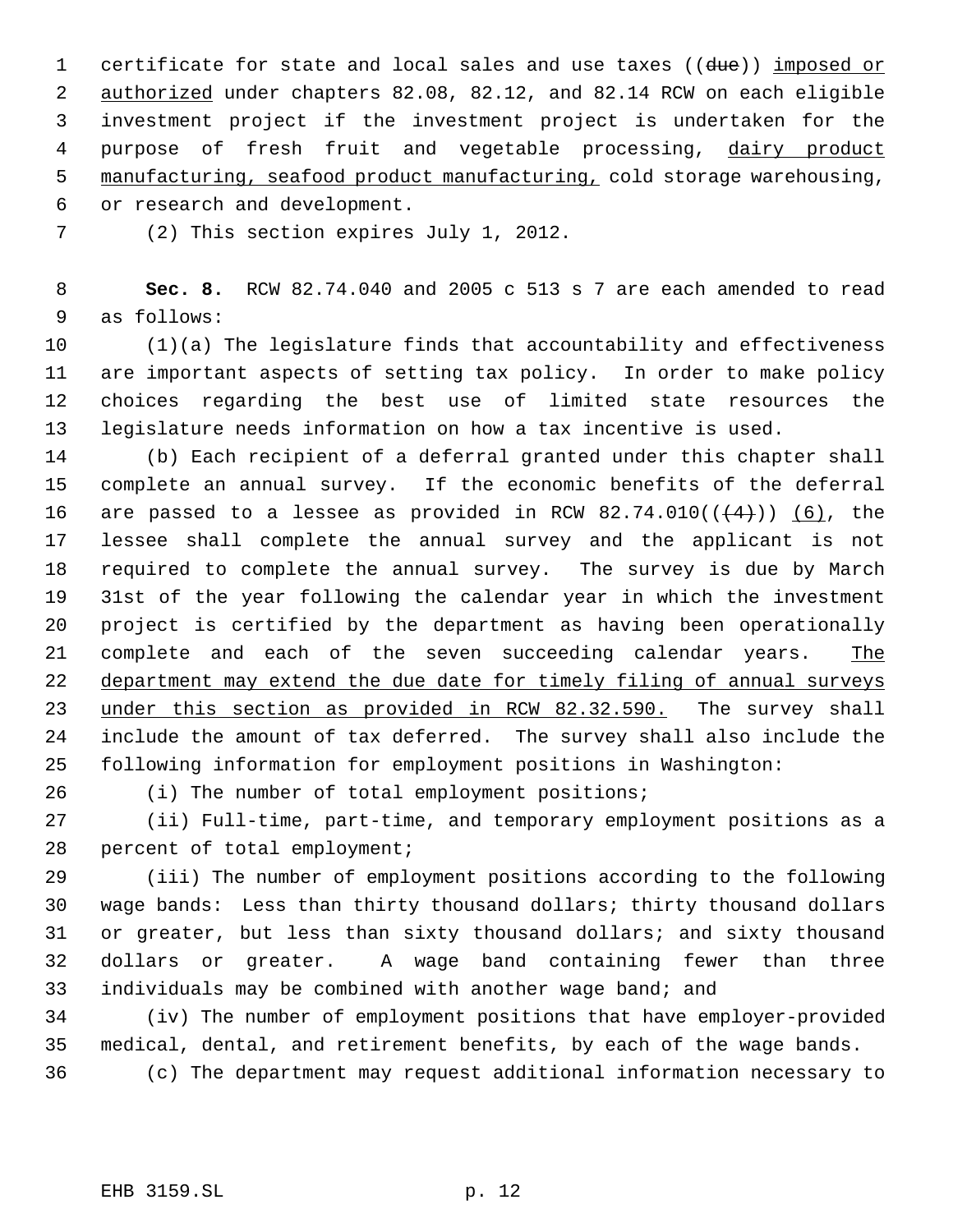measure the results of the deferral program, to be submitted at the same time as the survey.

 (d) All information collected under this subsection, except the amount of the tax deferral taken, is deemed taxpayer information under RCW 82.32.330. Information on the amount of tax deferral taken is not subject to the confidentiality provisions of RCW 82.32.330 and may be disclosed to the public upon request.

 (e) The department shall use the information from this section to prepare summary descriptive statistics by category. No fewer than three taxpayers shall be included in any category. The department shall report these statistics to the legislature each year by September 1st.

 (f) The department shall also use the information to study the tax deferral program authorized under this chapter. The department shall report to the legislature by December 1, 2011. The report shall 16 measure the effect of the program on job creation, ((the number of jobs 17 created for residents of eligible areas,)) company growth, the introduction of new products, the diversification of the state's economy, growth in research and development investment, the movement of firms or the consolidation of firms' operations into the state, and such other factors as the department selects.

 (2)(a) If a recipient of the deferral fails to complete the annual 23 survey required under subsection (1) of this section by the date due or any extension under RCW 82.32.590, twelve and one-half percent of the deferred tax shall be immediately due. If the economic benefits of the 26 deferral are passed to a lessee as provided in RCW 82.74.010( $(\frac{4}{4})$ )  $(6)$ , the lessee shall be responsible for payment to the extent the lessee has received the economic benefit. The department shall assess interest, but not penalties, on the amounts due under this section. The interest shall be assessed at the rate provided for delinquent taxes under chapter 82.32 RCW, and shall accrue until the amounts due are repaid.

 (b) A recipient who must repay deferred taxes under RCW 82.74.050(2) because the department has found that an investment project is used for purposes other than fresh fruit and vegetable processing, dairy product manufacturing, seafood product manufacturing, cold storage warehousing, or research and development is no longer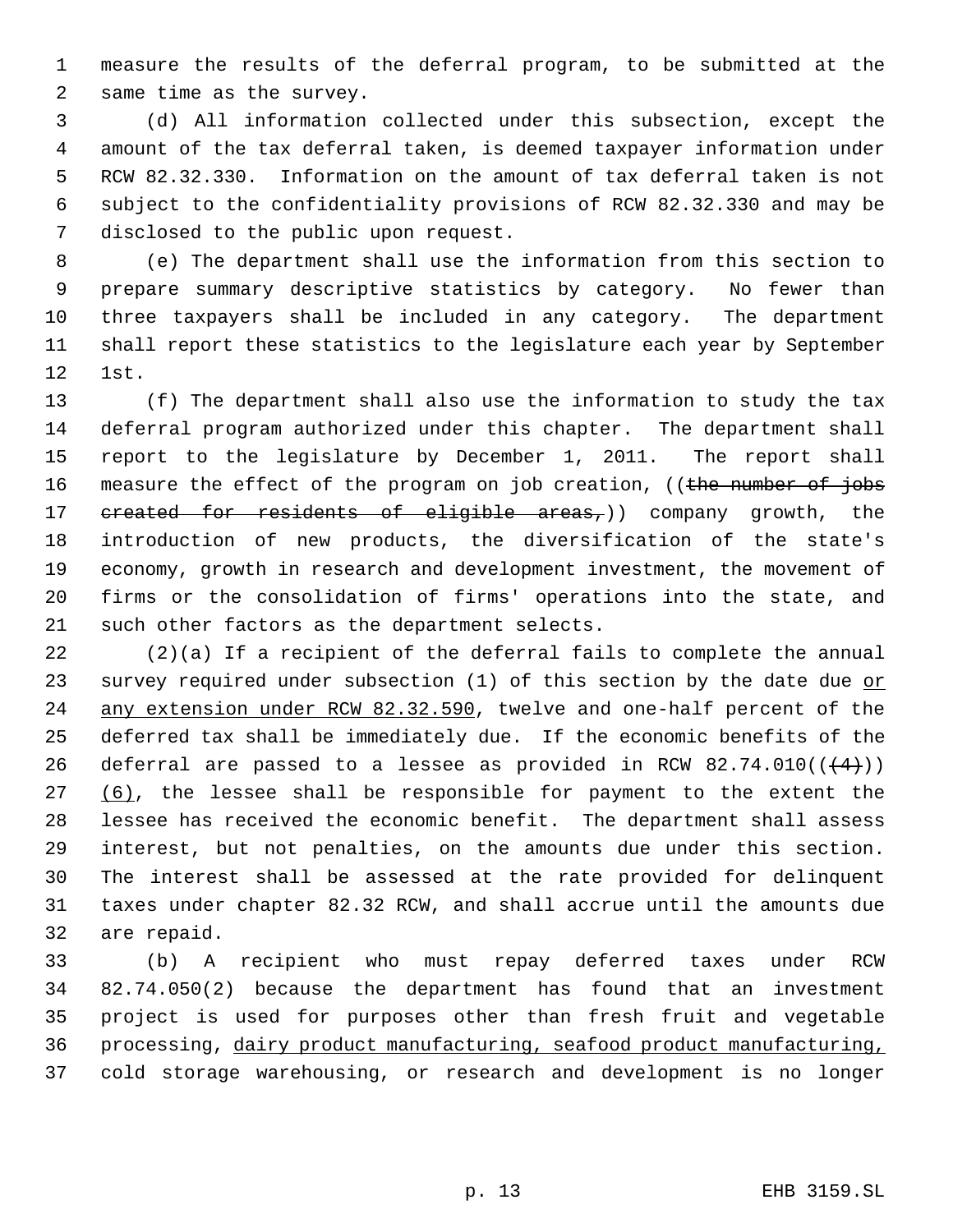required to file annual surveys under this section beginning on the date an investment project is used for nonqualifying purposes.

 **Sec. 9.** RCW 82.74.050 and 2005 c 513 s 8 are each amended to read as follows:

 (1) Except as provided in subsection (2) of this section, taxes deferred under this chapter need not be repaid.

 (2) If, on the basis of survey under RCW 82.74.040 or other information, the department finds that an investment project is used 9 for purposes other than fresh fruit and vegetable processing, dairy 10 product manufacturing, seafood product manufacturing, cold storage warehousing, or research and development at any time during the calendar year in which the investment project is certified by the department as having been operationally completed, or at any time during any of the seven succeeding calendar years, a portion of deferred taxes shall be immediately due according to the following schedule:

| 17 | Year in which nonqualifying use occurs | % of deferred taxes due |
|----|----------------------------------------|-------------------------|
| 18 |                                        | 100%                    |
| 19 | $\overline{2}$                         | 87.5%                   |
| 20 | 3                                      | 75%                     |
| 21 | $\overline{4}$                         | 62.5%                   |
| 22 | 5                                      | 50%                     |
| 23 | 6                                      | 37.5%                   |
| 24 | 7                                      | 25%                     |
| 25 | 8                                      | 12.5%                   |

 (3) The department shall assess interest, but not penalties, on the deferred taxes under subsection (2) of this section. The interest shall be assessed at the rate provided for delinquent taxes under chapter 82.32 RCW, retroactively to the date of deferral, and shall accrue until the deferred taxes are repaid. The debt for deferred taxes will not be extinguished by insolvency or other failure of the recipient. Transfer of ownership does not terminate the deferral. The deferral is transferred, subject to the successor meeting the eligibility requirements of this chapter, for the remaining periods of the deferral.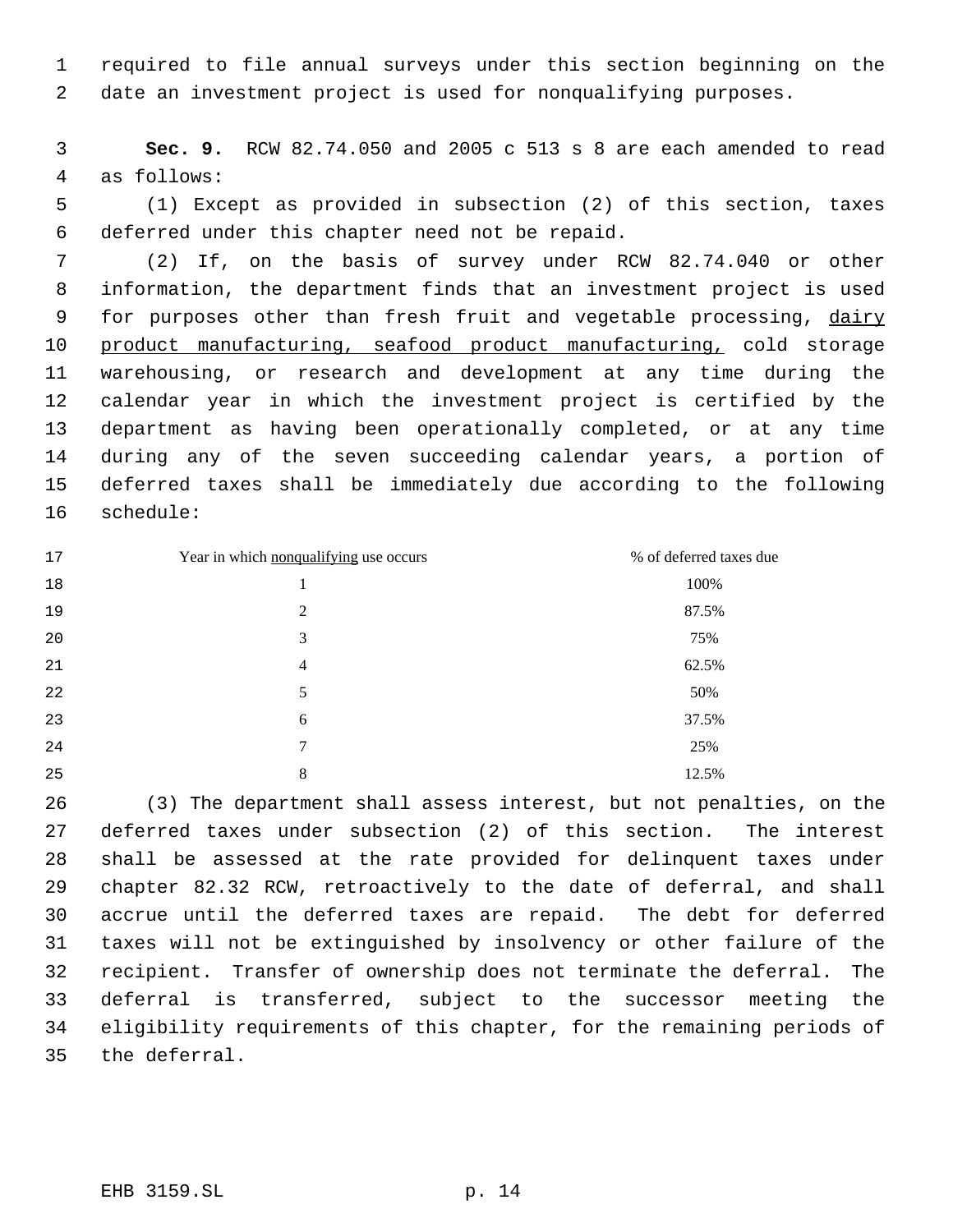(4) Notwithstanding subsection (2) of this section, deferred taxes on the following need not be repaid:

 (a) Machinery and equipment, and sales of or charges made for labor and services, which at the time of purchase would have qualified for exemption under RCW 82.08.02565; and

 (b) Machinery and equipment which at the time of first use would have qualified for exemption under RCW 82.12.02565.

 **Sec. 10.** RCW 82.08.820 and 1997 c 450 s 2 are each amended to read as follows:

 (1) Wholesalers or third-party warehousers who own or operate warehouses or grain elevators and retailers who own or operate distribution centers, and who have paid the tax levied by RCW 82.08.020 on:

 (a) Material-handling and racking equipment, and labor and services rendered in respect to installing, repairing, cleaning, altering, or 16 improving the equipment; or

 (b) Construction of a warehouse or grain elevator, including materials, and including service and labor costs,

 are eligible for an exemption in the form of a remittance. The amount of the remittance is computed under subsection (3) of this section and is based on the state share of sales tax.

(2) For purposes of this section and RCW 82.12.820:

 (a) "Agricultural products" has the meaning given in RCW 82.04.213; (b) "Construction" means the actual construction of a warehouse or grain elevator that did not exist before the construction began. "Construction" includes expansion if the expansion adds at least two hundred thousand square feet of additional space to an existing warehouse or additional storage capacity of at least one million bushels to an existing grain elevator. "Construction" does not include renovation, remodeling, or repair;

(c) "Department" means the department of revenue;

 (d) "Distribution center" means a warehouse that is used exclusively by a retailer solely for the storage and distribution of finished goods to retail outlets of the retailer. "Distribution center" does not include a warehouse at which retail sales occur;

 (e) "Finished goods" means tangible personal property intended for sale by a retailer or wholesaler. "Finished goods" does not include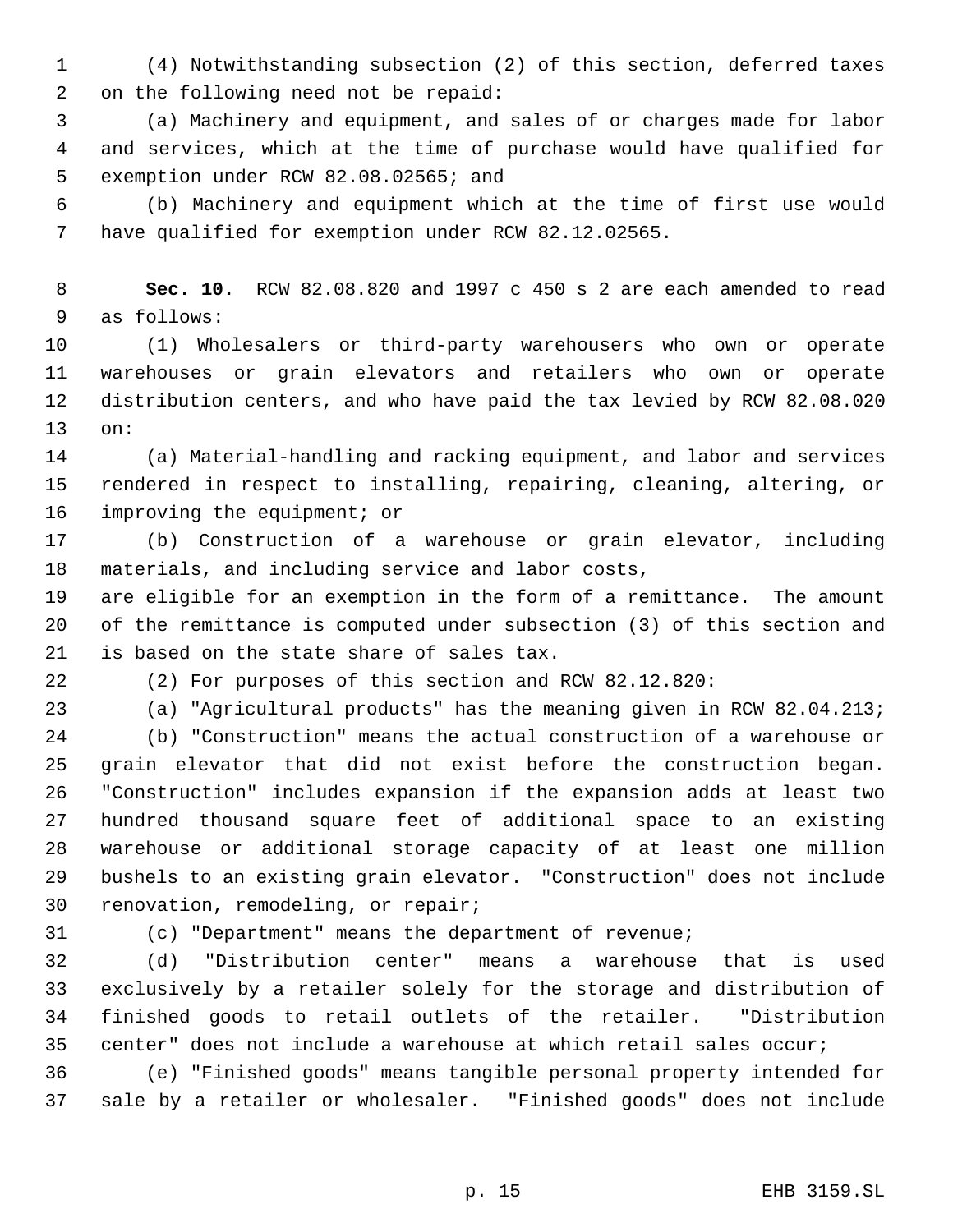agricultural products stored by wholesalers, third-party warehouses, or retailers if the storage takes place on the land of the person who produced the agricultural product. "Finished goods" does not include logs, minerals, petroleum, gas, or other extracted products stored as raw materials or in bulk;

 (f) "Grain elevator" means a structure used for storage and handling of grain in bulk;

 (g) "Material-handling equipment and racking equipment" means equipment in a warehouse or grain elevator that is primarily used to handle, store, organize, convey, package, or repackage finished goods. The term includes tangible personal property with a useful life of one year or more that becomes an ingredient or component of the equipment, including repair and replacement parts. The term does not include equipment in offices, lunchrooms, restrooms, and other like space, within a warehouse or grain elevator, or equipment used for nonwarehousing purposes. "Material-handling equipment" includes but is not limited to: Conveyers, carousels, lifts, positioners, pick-up-and- place units, cranes, hoists, mechanical arms, and robots; mechanized systems, including containers that are an integral part of the system, whose purpose is to lift or move tangible personal property; and automated handling, storage, and retrieval systems, including computers that control them, whose purpose is to lift or move tangible personal property; and forklifts and other off-the-road vehicles that are used to lift or move tangible personal property and that cannot be operated legally on roads and streets. "Racking equipment" includes, but is not limited to, conveying systems, chutes, shelves, racks, bins, drawers, pallets, and other containers and storage devices that form a necessary part of the storage system;

(h) "Person" has the meaning given in RCW 82.04.030;

 (i) "Retailer" means a person who makes "sales at retail" as defined in chapter 82.04 RCW of tangible personal property;

 (j) "Square footage" means the product of the two horizontal dimensions of each floor of a specific warehouse. The entire footprint of the warehouse shall be measured in calculating the square footage, including space that juts out from the building profile such as loading docks. "Square footage" does not mean the aggregate of the square footage of more than one warehouse at a location or the aggregate of the square footage of warehouses at more than one location;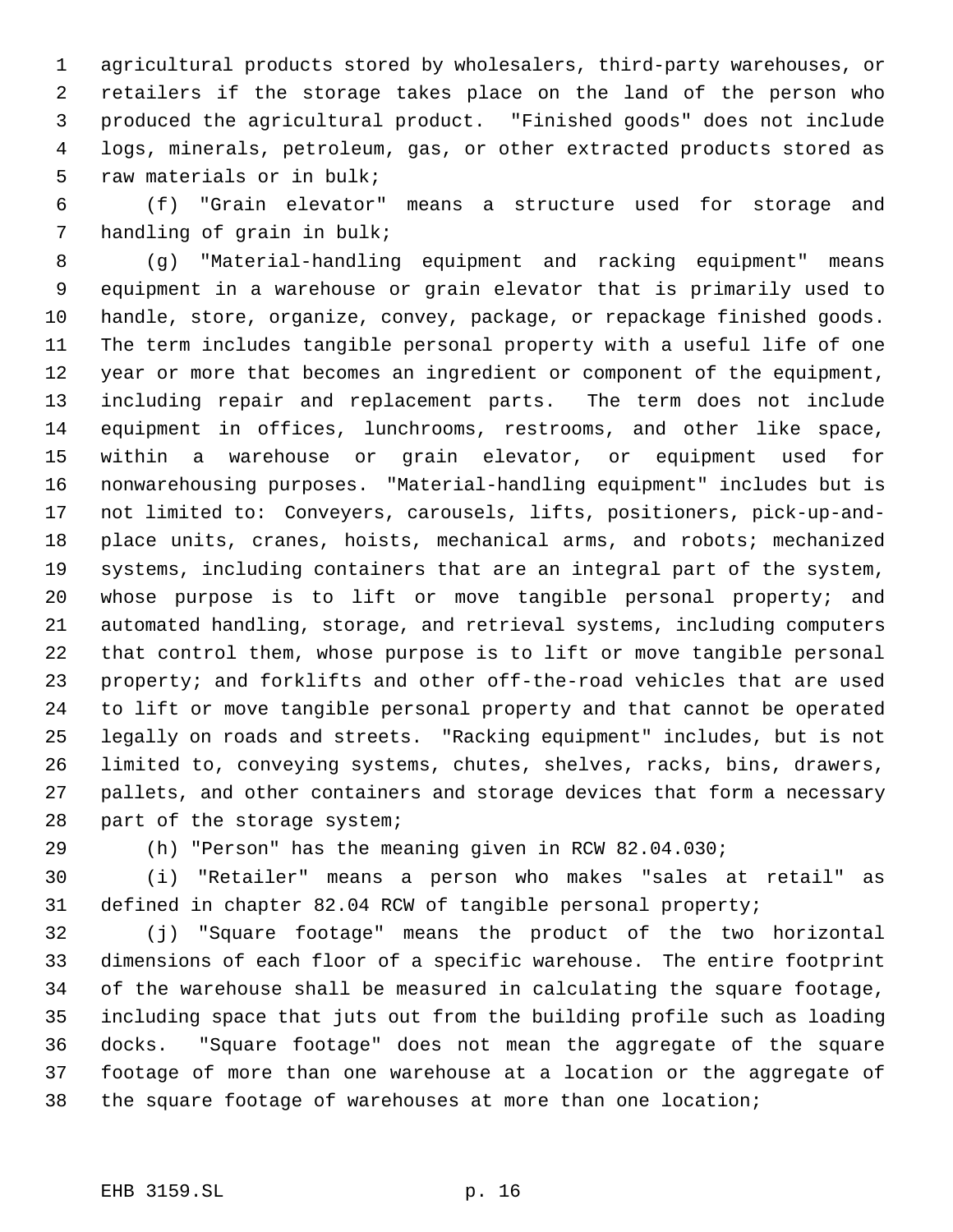(k) "Third-party warehouser" means a person taxable under RCW 82.04.280(4);

 (l) "Warehouse" means an enclosed building or structure in which finished goods are stored. A warehouse building or structure may have more than one storage room and more than one floor. Office space, lunchrooms, restrooms, and other space within the warehouse and necessary for the operation of the warehouse are considered part of the warehouse as are loading docks and other such space attached to the building and used for handling of finished goods. Landscaping and parking lots are not considered part of the warehouse. A storage yard is not a warehouse, nor is a building in which manufacturing takes place; and

 (m) "Wholesaler" means a person who makes "sales at wholesale" as defined in chapter 82.04 RCW of tangible personal property, but "wholesaler" does not include a person who makes sales exempt under RCW 82.04.330.

 (3)(a) A person claiming an exemption from state tax in the form of a remittance under this section must pay the tax imposed by RCW 82.08.020. The buyer may then apply to the department for remittance of all or part of the tax paid under RCW 82.08.020. For grain elevators with bushel capacity of one million but less than two million, the remittance is equal to fifty percent of the amount of tax paid. For warehouses with square footage of two hundred thousand or more and for grain elevators with bushel capacity of two million or more, the remittance is equal to one hundred percent of the amount of tax paid for qualifying construction, materials, service, and labor, and fifty percent of the amount of tax paid for qualifying material- handling equipment and racking equipment, and labor and services rendered in respect to installing, repairing, cleaning, altering, or improving the equipment.

 (b) The department shall determine eligibility under this section based on information provided by the buyer and through audit and other administrative records. The buyer shall on a quarterly basis submit an information sheet, in a form and manner as required by the department by rule, specifying the amount of exempted tax claimed and the qualifying purchases or acquisitions for which the exemption is claimed. The buyer shall retain, in adequate detail to enable the department to determine whether the equipment or construction meets the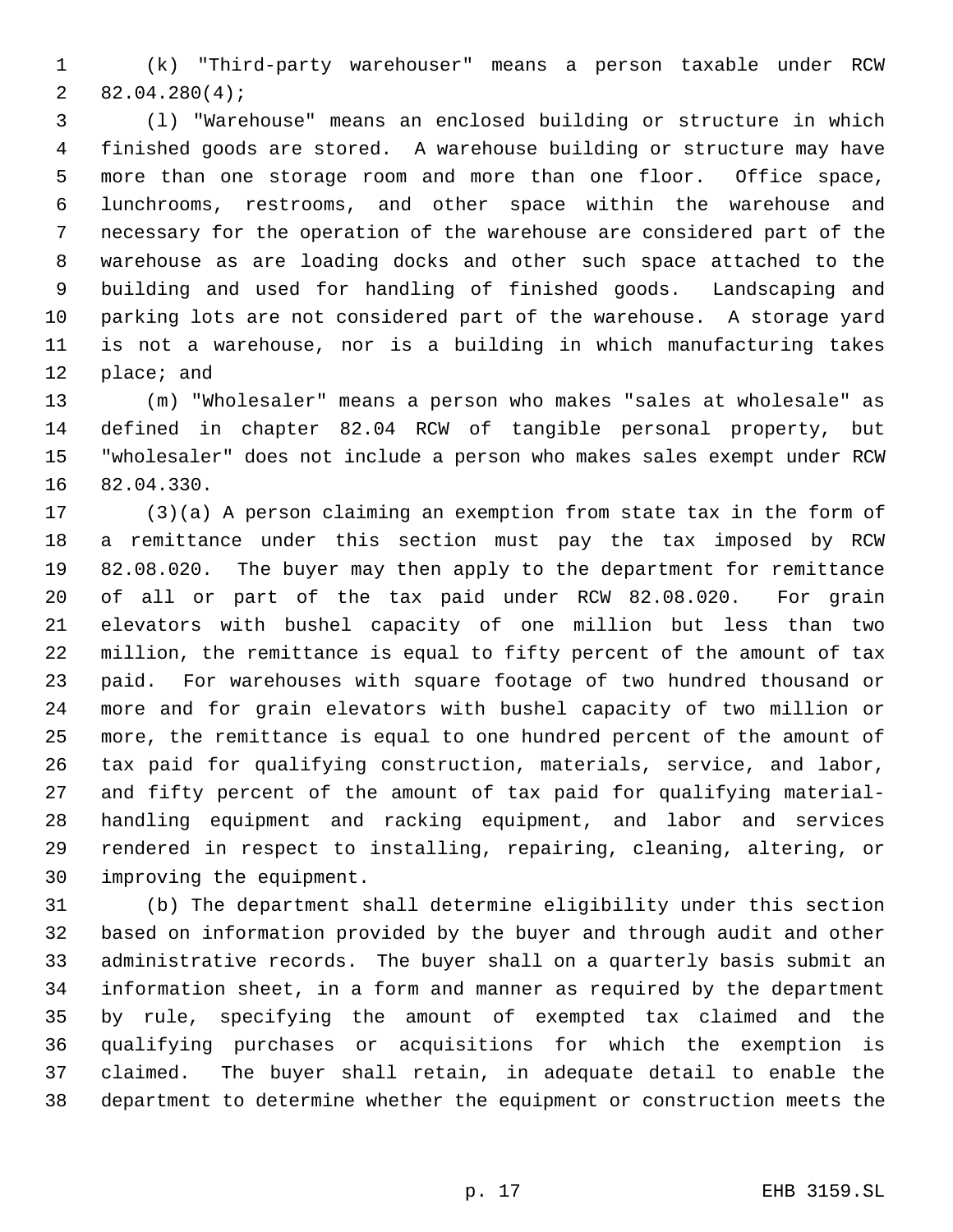criteria under this section: Invoices; proof of tax paid; documents describing the material-handling equipment and racking equipment; location and size of warehouses and grain elevators; and construction invoices and documents.

 (c) The department shall on a quarterly basis remit exempted amounts to qualifying persons who submitted applications during the previous quarter.

 (4) Warehouses, grain elevators, and material-handling equipment and racking equipment for which an exemption, credit, or deferral has 10 been or is being received under chapter 82.60,  $((82.61,))$  82.62, or 82.63 RCW or RCW 82.08.02565 or 82.12.02565 are not eligible for any remittance under this section. Warehouses and grain elevators upon which construction was initiated before May 20, 1997, are not eligible for a remittance under this section.

 (5) The lessor or owner of a warehouse or grain elevator is not eligible for a remittance under this section unless the underlying ownership of the warehouse or grain elevator and the material-handling equipment and racking equipment vests exclusively in the same person, or unless the lessor by written contract agrees to pass the economic benefit of the remittance to the lessee in the form of reduced rent payments.

 **Sec. 11.** RCW 82.08.820 and 2005 c 513 s 11 are each amended to read as follows:

 (1) Wholesalers or third-party warehousers who own or operate warehouses or grain elevators and retailers who own or operate distribution centers, and who have paid the tax levied by RCW 82.08.020 on:

 (a) Material-handling and racking equipment, and labor and services rendered in respect to installing, repairing, cleaning, altering, or improving the equipment; or

 (b) Construction of a warehouse or grain elevator, including materials, and including service and labor costs,

 are eligible for an exemption in the form of a remittance. The amount of the remittance is computed under subsection (3) of this section and is based on the state share of sales tax.

(2) For purposes of this section and RCW 82.12.820:

(a) "Agricultural products" has the meaning given in RCW 82.04.213;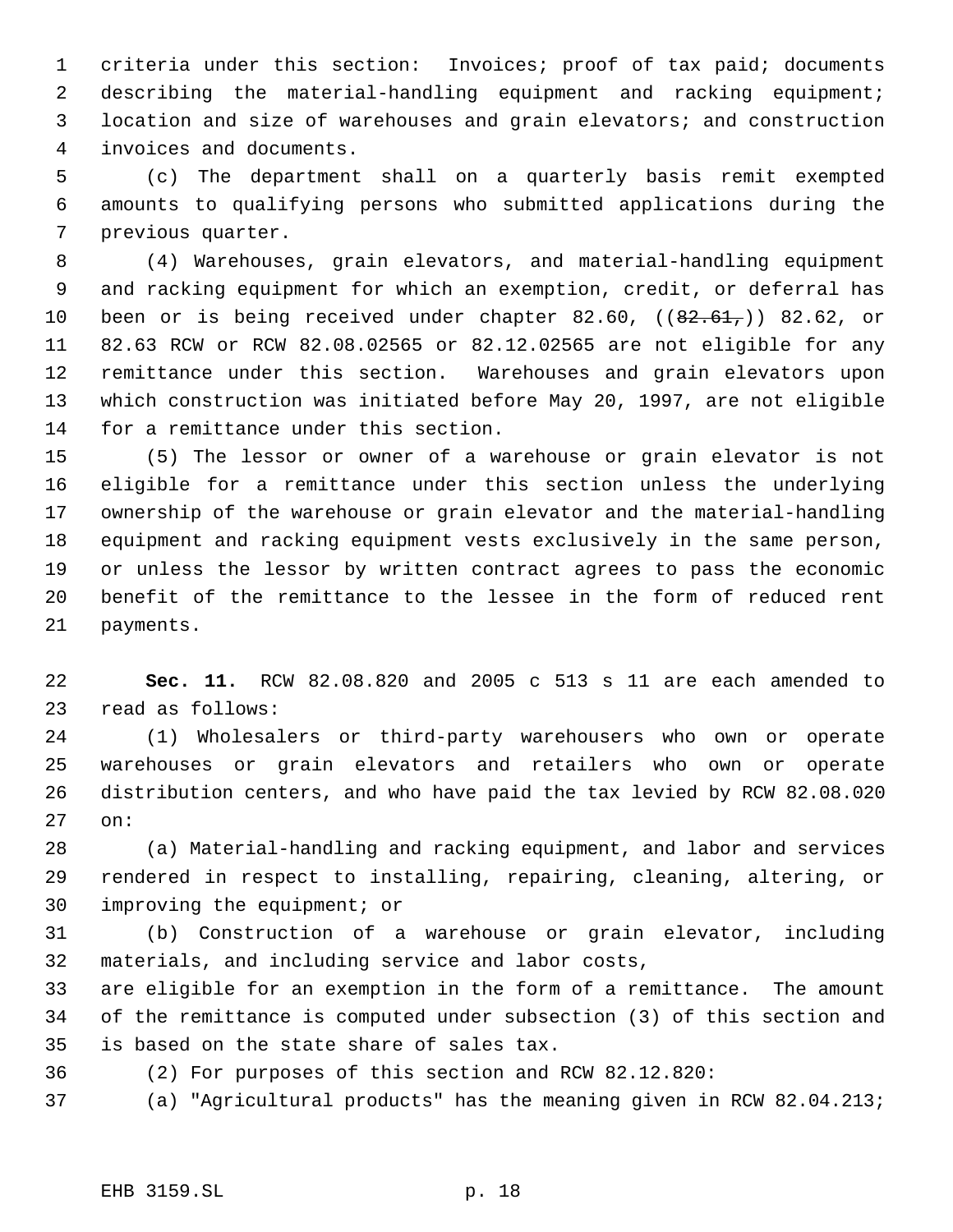(b) "Cold storage warehouse" ((means a storage warehouse used to store fresh and/or frozen perishable fruits or vegetables, or any combination thereof, at a desired temperature to maintain the quality 4 of the product for orderly marketing)) has the meaning provided in RCW 82.74.010;

 (c) "Construction" means the actual construction of a warehouse or grain elevator that did not exist before the construction began. "Construction" includes expansion if the expansion adds at least twenty-five thousand square feet of additional space to an existing cold storage warehouse, at least two hundred thousand square feet of additional space to an existing warehouse other than a cold storage warehouse, or additional storage capacity of at least one million bushels to an existing grain elevator. "Construction" does not include 14 renovation, remodeling, or repair;

(d) "Department" means the department of revenue;

 (e) "Distribution center" means a warehouse that is used exclusively by a retailer solely for the storage and distribution of finished goods to retail outlets of the retailer. "Distribution center" does not include a warehouse at which retail sales occur;

 (f) "Finished goods" means tangible personal property intended for sale by a retailer or wholesaler. "Finished goods" does not include agricultural products stored by wholesalers, third-party warehouses, or retailers if the storage takes place on the land of the person who produced the agricultural product. "Finished goods" does not include logs, minerals, petroleum, gas, or other extracted products stored as raw materials or in bulk;

 (g) "Grain elevator" means a structure used for storage and handling of grain in bulk;

 (h) "Material-handling equipment and racking equipment" means equipment in a warehouse or grain elevator that is primarily used to handle, store, organize, convey, package, or repackage finished goods. The term includes tangible personal property with a useful life of one year or more that becomes an ingredient or component of the equipment, including repair and replacement parts. The term does not include equipment in offices, lunchrooms, restrooms, and other like space, within a warehouse or grain elevator, or equipment used for nonwarehousing purposes. "Material-handling equipment" includes but is not limited to: Conveyers, carousels, lifts, positioners, pick-up-and-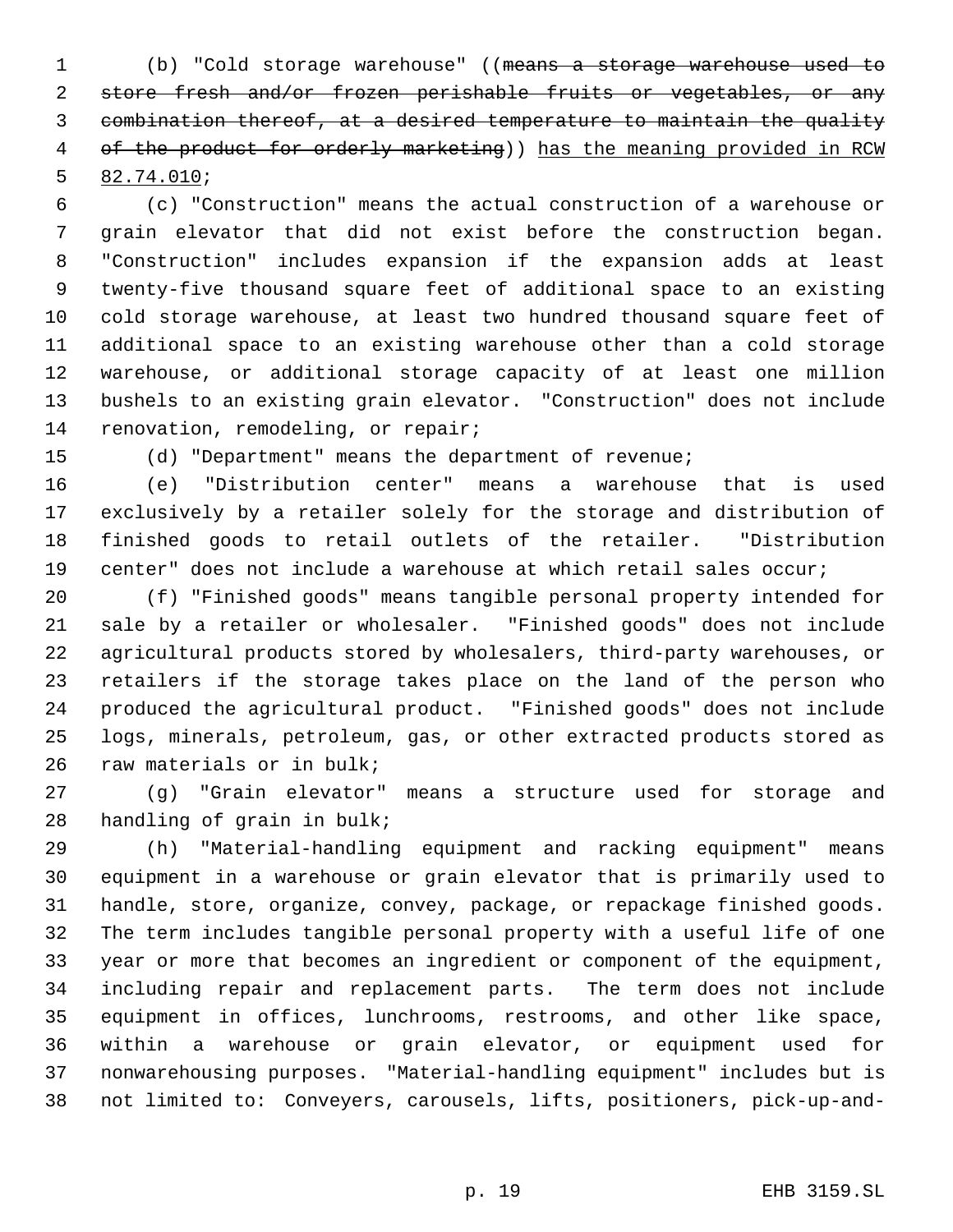place units, cranes, hoists, mechanical arms, and robots; mechanized systems, including containers that are an integral part of the system, whose purpose is to lift or move tangible personal property; and automated handling, storage, and retrieval systems, including computers that control them, whose purpose is to lift or move tangible personal property; and forklifts and other off-the-road vehicles that are used to lift or move tangible personal property and that cannot be operated legally on roads and streets. "Racking equipment" includes, but is not limited to, conveying systems, chutes, shelves, racks, bins, drawers, pallets, and other containers and storage devices that form a necessary part of the storage system;

(i) "Person" has the meaning given in RCW 82.04.030;

 (j) "Retailer" means a person who makes "sales at retail" as defined in chapter 82.04 RCW of tangible personal property;

 (k) "Square footage" means the product of the two horizontal dimensions of each floor of a specific warehouse. The entire footprint of the warehouse shall be measured in calculating the square footage, including space that juts out from the building profile such as loading docks. "Square footage" does not mean the aggregate of the square footage of more than one warehouse at a location or the aggregate of the square footage of warehouses at more than one location;

 (l) "Third-party warehouser" means a person taxable under RCW 82.04.280(4);

 (m) "Warehouse" means an enclosed building or structure in which finished goods are stored. A warehouse building or structure may have more than one storage room and more than one floor. Office space, lunchrooms, restrooms, and other space within the warehouse and necessary for the operation of the warehouse are considered part of the warehouse as are loading docks and other such space attached to the building and used for handling of finished goods. Landscaping and parking lots are not considered part of the warehouse. A storage yard is not a warehouse, nor is a building in which manufacturing takes place; and

 (n) "Wholesaler" means a person who makes "sales at wholesale" as defined in chapter 82.04 RCW of tangible personal property, but "wholesaler" does not include a person who makes sales exempt under RCW 82.04.330.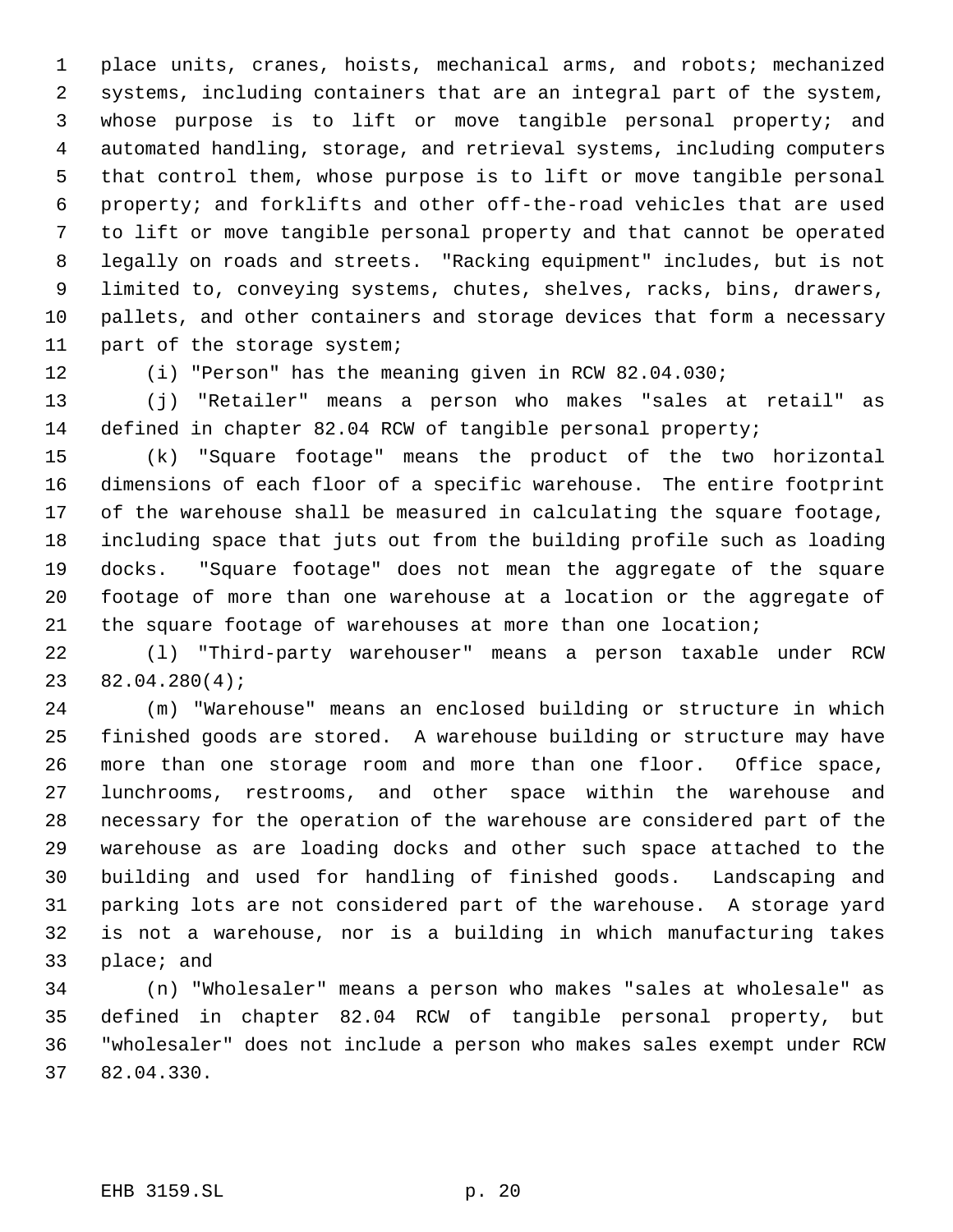(3)(a) A person claiming an exemption from state tax in the form of a remittance under this section must pay the tax imposed by RCW 82.08.020. The buyer may then apply to the department for remittance of all or part of the tax paid under RCW 82.08.020. For grain elevators with bushel capacity of one million but less than two million, the remittance is equal to fifty percent of the amount of tax paid. For warehouses with square footage of two hundred thousand or more, other than cold storage warehouses, and for grain elevators with bushel capacity of two million or more, the remittance is equal to one hundred percent of the amount of tax paid for qualifying construction, materials, service, and labor, and fifty percent of the amount of tax paid for qualifying material-handling equipment and racking equipment, and labor and services rendered in respect to installing, repairing, cleaning, altering, or improving the equipment. For cold storage warehouses with square footage of twenty-five thousand or more, the remittance is equal to one hundred percent of the amount of tax paid for qualifying construction, materials, service, and labor, and one hundred percent of the amount of tax paid for qualifying material- handling equipment and racking equipment, and labor and services rendered in respect to installing, repairing, cleaning, altering, or improving the equipment.

 (b) The department shall determine eligibility under this section based on information provided by the buyer and through audit and other administrative records. The buyer shall on a quarterly basis submit an information sheet, in a form and manner as required by the department by rule, specifying the amount of exempted tax claimed and the qualifying purchases or acquisitions for which the exemption is claimed. The buyer shall retain, in adequate detail to enable the department to determine whether the equipment or construction meets the criteria under this section: Invoices; proof of tax paid; documents describing the material-handling equipment and racking equipment; location and size of warehouses and grain elevators; and construction invoices and documents.

 (c) The department shall on a quarterly basis remit exempted amounts to qualifying persons who submitted applications during the previous quarter.

 (4) Warehouses, grain elevators, and material-handling equipment and racking equipment for which an exemption, credit, or deferral has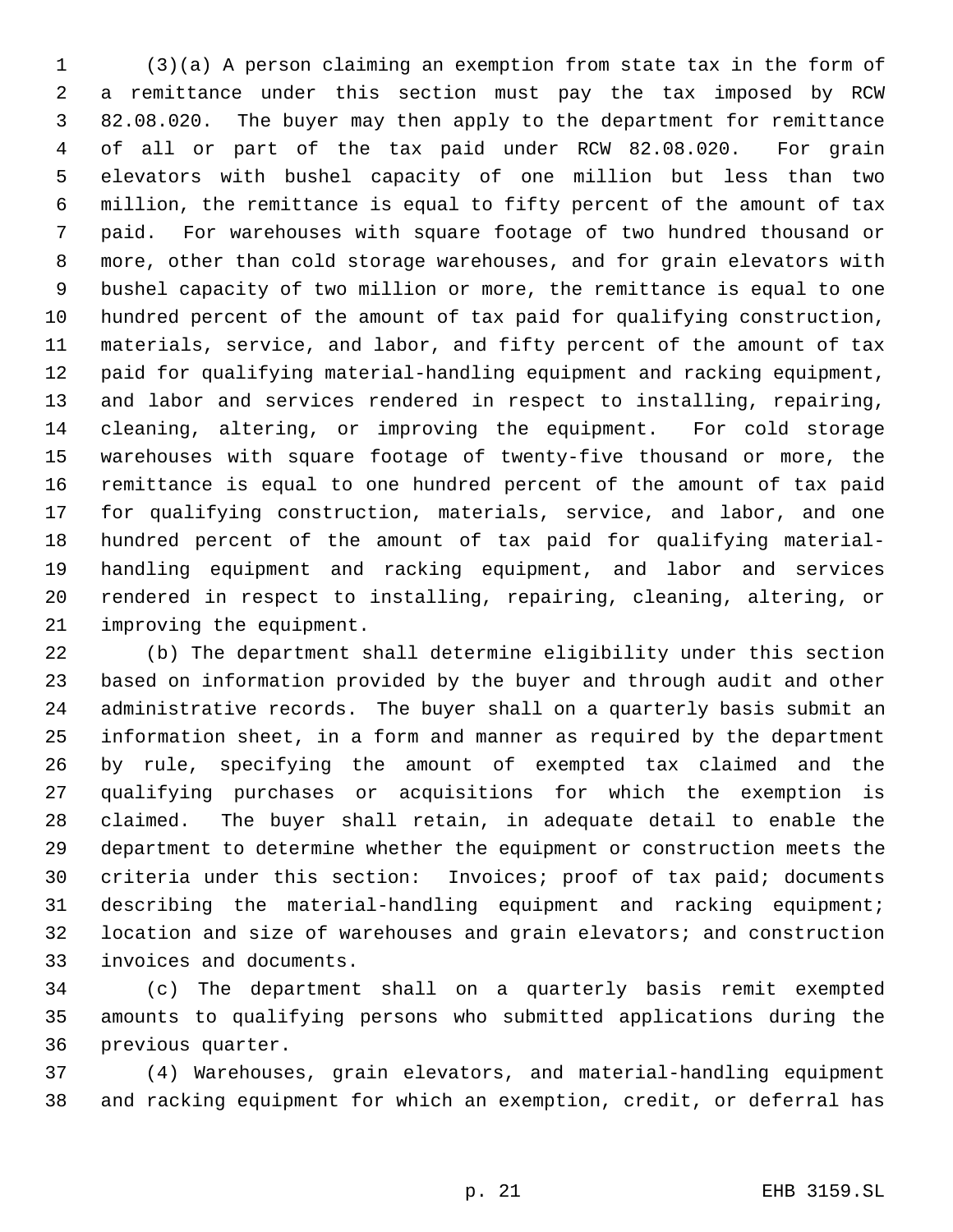1 been or is being received under chapter 82.60,  $((82.61,))$  82.62, or 82.63 RCW or RCW 82.08.02565 or 82.12.02565 are not eligible for any remittance under this section. Warehouses and grain elevators upon which construction was initiated before May 20, 1997, are not eligible for a remittance under this section.

 (5) The lessor or owner of a warehouse or grain elevator is not eligible for a remittance under this section unless the underlying ownership of the warehouse or grain elevator and the material-handling equipment and racking equipment vests exclusively in the same person, or unless the lessor by written contract agrees to pass the economic benefit of the remittance to the lessee in the form of reduced rent payments.

 **Sec. 12.** RCW 82.08.820 and 2005 c 513 s 11 are each amended to read as follows:

 (1) Wholesalers or third-party warehousers who own or operate warehouses or grain elevators and retailers who own or operate distribution centers, and who have paid the tax levied by RCW 82.08.020 on:

 (a) Material-handling and racking equipment, and labor and services rendered in respect to installing, repairing, cleaning, altering, or improving the equipment; or

 (b) Construction of a warehouse or grain elevator, including materials, and including service and labor costs,

 are eligible for an exemption in the form of a remittance. The amount of the remittance is computed under subsection (3) of this section and is based on the state share of sales tax.

(2) For purposes of this section and RCW 82.12.820:

(a) "Agricultural products" has the meaning given in RCW 82.04.213;

29 (b) ((<del>"Cold storage warehouse" means a storage warehouse used to</del> 30 store fresh and/or frozen perishable fruits or vegetables, or any combination thereof, at a desired temperature to maintain the quality 32 of the product for orderly marketing;

33  $\{e\}\)$  "Construction" means the actual construction of a warehouse or grain elevator that did not exist before the construction began. 35 "Construction" includes expansion if the expansion adds ((at least twenty-five thousand square feet of additional space to an existing 37 cold storage warehouse,) at least two hundred thousand square feet of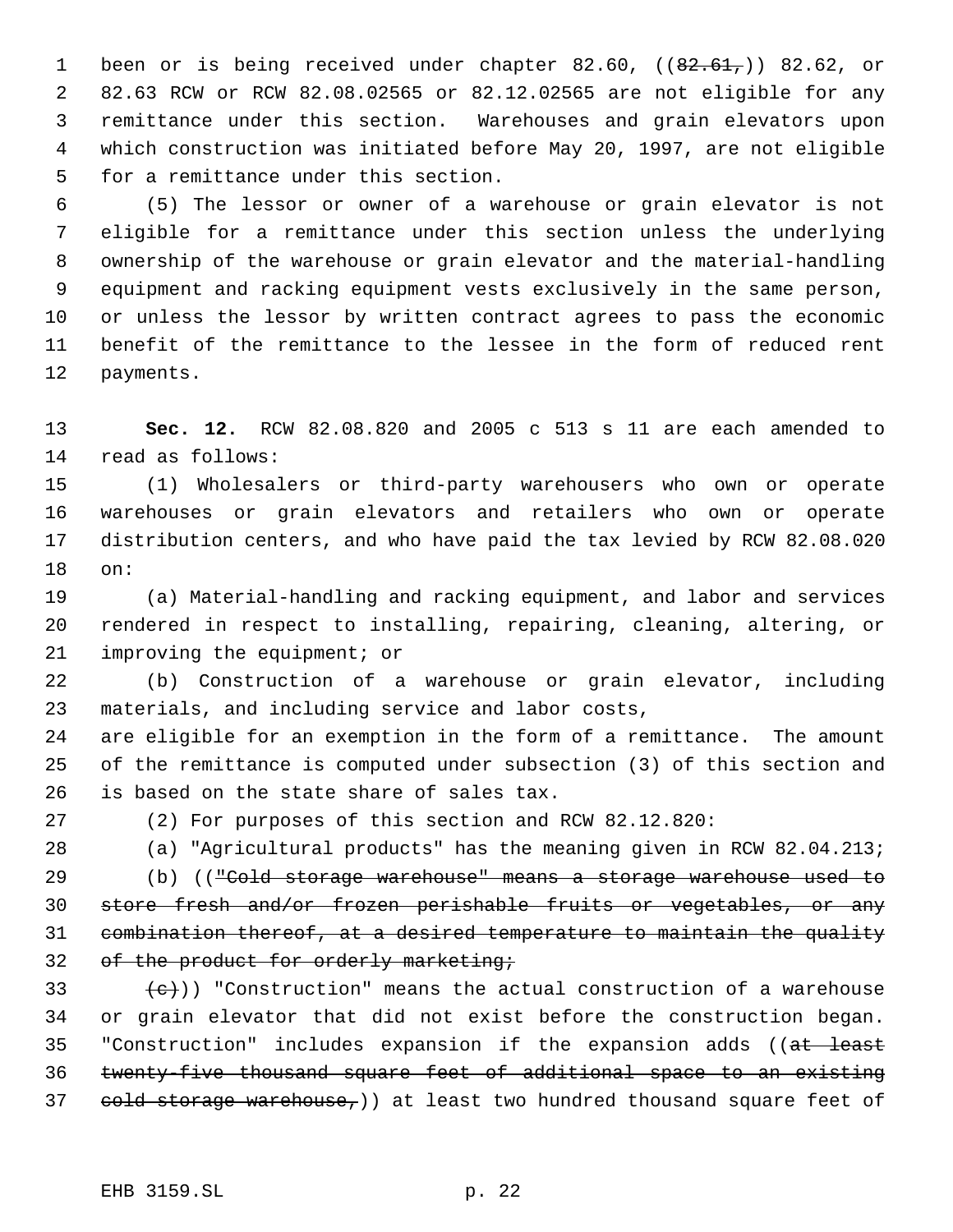1 additional space to an existing warehouse ((other than a cold storage 2 warehouse,)) or additional storage capacity of at least one million bushels to an existing grain elevator. "Construction" does not include renovation, remodeling, or repair;

5  $((\{d\}))(c)$  "Department" means the department of revenue;

6 (( $\left(\frac{1}{e}\right)$ ) (d) "Distribution center" means a warehouse that is used exclusively by a retailer solely for the storage and distribution of finished goods to retail outlets of the retailer. "Distribution 9 center" does not include a warehouse at which retail sales occur;

 $((\text{#}))$  (e) "Finished goods" means tangible personal property intended for sale by a retailer or wholesaler. "Finished goods" does not include agricultural products stored by wholesalers, third-party warehouses, or retailers if the storage takes place on the land of the person who produced the agricultural product. "Finished goods" does not include logs, minerals, petroleum, gas, or other extracted products stored as raw materials or in bulk;

17 ( $(\frac{1}{9})$ ) (f) "Grain elevator" means a structure used for storage and handling of grain in bulk;

19 (( $\frac{h}{h}$ )) (g) "Material-handling equipment and racking equipment" means equipment in a warehouse or grain elevator that is primarily used to handle, store, organize, convey, package, or repackage finished goods. The term includes tangible personal property with a useful life of one year or more that becomes an ingredient or component of the equipment, including repair and replacement parts. The term does not include equipment in offices, lunchrooms, restrooms, and other like space, within a warehouse or grain elevator, or equipment used for nonwarehousing purposes. "Material-handling equipment" includes but is not limited to: Conveyers, carousels, lifts, positioners, pick-up-and- place units, cranes, hoists, mechanical arms, and robots; mechanized systems, including containers that are an integral part of the system, whose purpose is to lift or move tangible personal property; and automated handling, storage, and retrieval systems, including computers that control them, whose purpose is to lift or move tangible personal property; and forklifts and other off-the-road vehicles that are used to lift or move tangible personal property and that cannot be operated legally on roads and streets. "Racking equipment" includes, but is not limited to, conveying systems, chutes, shelves, racks, bins, drawers,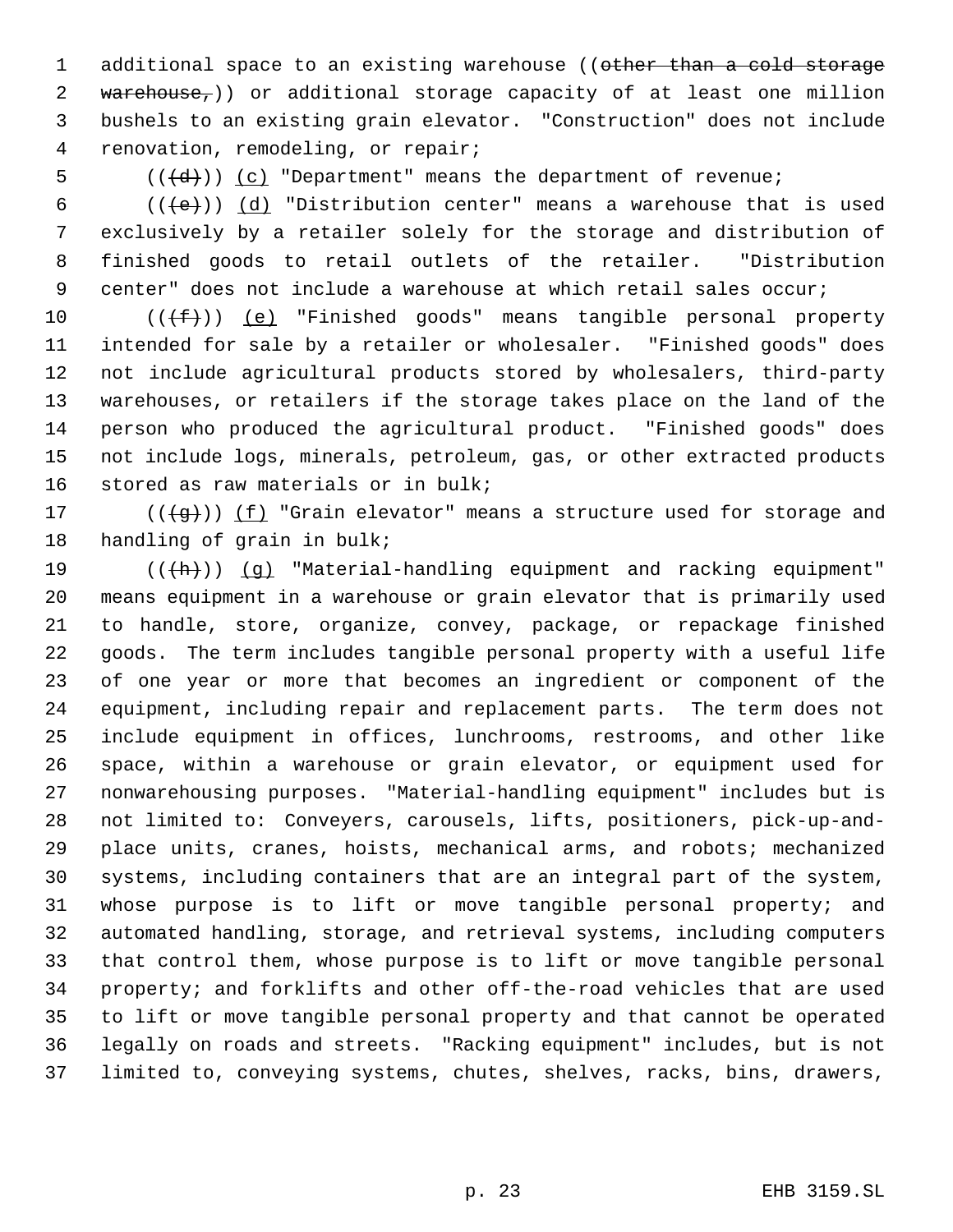pallets, and other containers and storage devices that form a necessary part of the storage system;

 $\left(\frac{1}{1} \cdot 0\right)$  (( $\frac{1}{1}$ ) (h) "Person" has the meaning given in RCW 82.04.030;

 (( $\left(\frac{1}{2}$ )) <u>(i)</u> "Retailer" means a person who makes "sales at retail" as defined in chapter 82.04 RCW of tangible personal property;

 $((+k))$  (j) "Square footage" means the product of the two horizontal dimensions of each floor of a specific warehouse. The entire footprint of the warehouse shall be measured in calculating the square footage, including space that juts out from the building profile such as loading docks. "Square footage" does not mean the aggregate of the square footage of more than one warehouse at a location or the aggregate of the square footage of warehouses at more than one location;

14 ( $(\overline{+1})$ )  $(k)$  "Third-party warehouser" means a person taxable under RCW 82.04.280(4);

 $((+m))$   $(1)$  "Warehouse" means an enclosed building or structure in which finished goods are stored. A warehouse building or structure may have more than one storage room and more than one floor. Office space, lunchrooms, restrooms, and other space within the warehouse and necessary for the operation of the warehouse are considered part of the warehouse as are loading docks and other such space attached to the building and used for handling of finished goods. Landscaping and parking lots are not considered part of the warehouse. A storage yard is not a warehouse, nor is a building in which manufacturing takes place; and

 $((+n))$   $(m)$  "Wholesaler" means a person who makes "sales at wholesale" as defined in chapter 82.04 RCW of tangible personal property, but "wholesaler" does not include a person who makes sales exempt under RCW 82.04.330.

 (3)(a) A person claiming an exemption from state tax in the form of a remittance under this section must pay the tax imposed by RCW 82.08.020. The buyer may then apply to the department for remittance of all or part of the tax paid under RCW 82.08.020. For grain elevators with bushel capacity of one million but less than two million, the remittance is equal to fifty percent of the amount of tax paid. For warehouses with square footage of two hundred thousand or 37 more( $\left(\frac{1}{f} \text{ other than cold storage wavelengths}\right)$ ) and for grain elevators with bushel capacity of two million or more, the remittance is equal to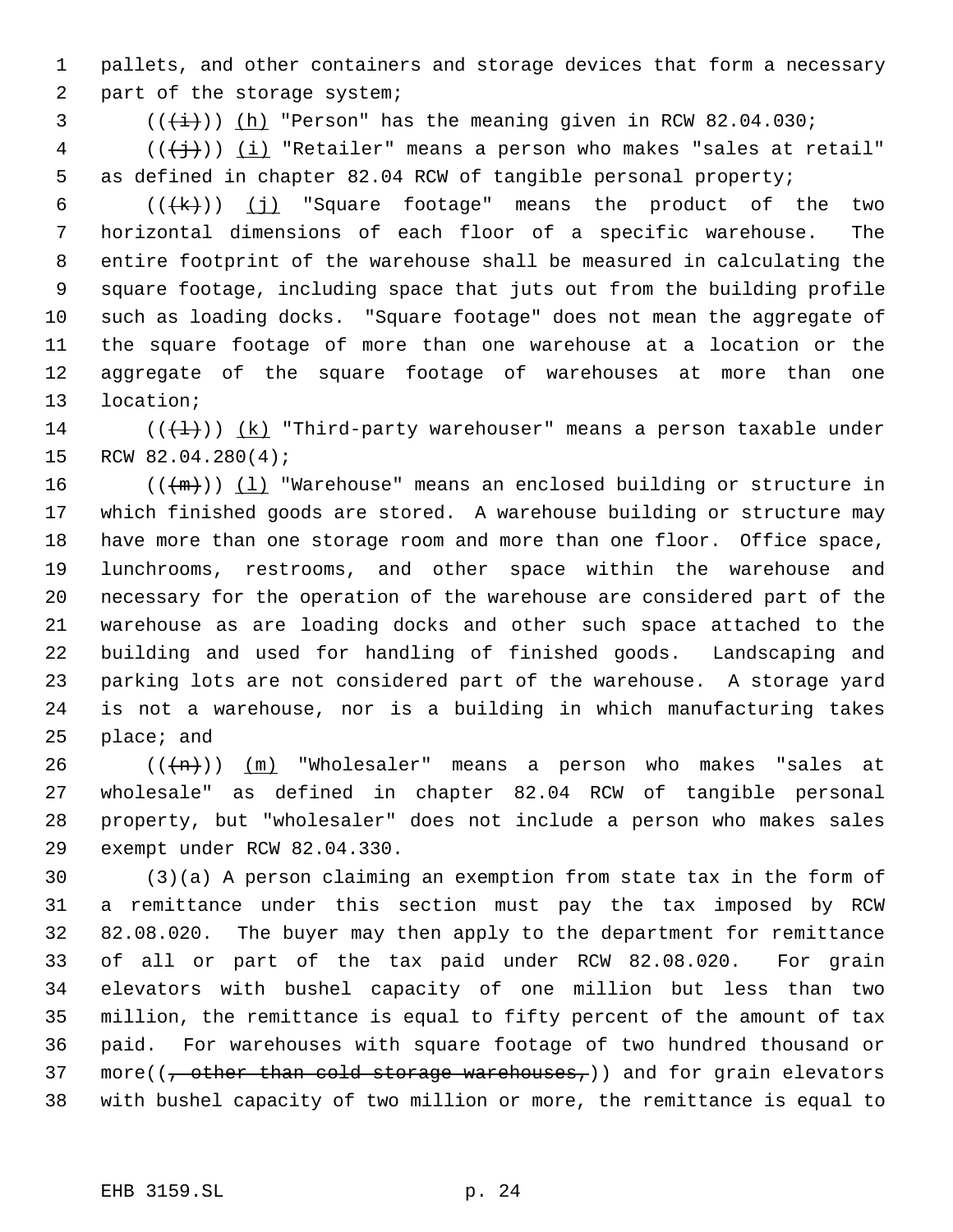one hundred percent of the amount of tax paid for qualifying construction, materials, service, and labor, and fifty percent of the amount of tax paid for qualifying material-handling equipment and racking equipment, and labor and services rendered in respect to installing, repairing, cleaning, altering, or improving the equipment. ((For cold storage warehouses with square footage of twenty-five thousand or more, the remittance is equal to one hundred percent of the 8 amount of tax paid for qualifying construction, materials, service, and 9 labor, and one hundred percent of the amount of tax paid for qualifying material-handling equipment and racking equipment, and labor and services rendered in respect to installing, repairing, cleaning, 12 altering, or improving the equipment.))

 (b) The department shall determine eligibility under this section based on information provided by the buyer and through audit and other administrative records. The buyer shall on a quarterly basis submit an information sheet, in a form and manner as required by the department by rule, specifying the amount of exempted tax claimed and the qualifying purchases or acquisitions for which the exemption is claimed. The buyer shall retain, in adequate detail to enable the department to determine whether the equipment or construction meets the criteria under this section: Invoices; proof of tax paid; documents describing the material-handling equipment and racking equipment; location and size of warehouses and grain elevators; and construction invoices and documents.

 (c) The department shall on a quarterly basis remit exempted amounts to qualifying persons who submitted applications during the previous quarter.

 (4) Warehouses, grain elevators, and material-handling equipment and racking equipment for which an exemption, credit, or deferral has 30 been or is being received under chapter 82.60,  $((82.61,))$  82.62, or 82.63 RCW or RCW 82.08.02565 or 82.12.02565 are not eligible for any remittance under this section. Warehouses and grain elevators upon which construction was initiated before May 20, 1997, are not eligible for a remittance under this section.

 (5) The lessor or owner of a warehouse or grain elevator is not eligible for a remittance under this section unless the underlying ownership of the warehouse or grain elevator and the material-handling equipment and racking equipment vests exclusively in the same person,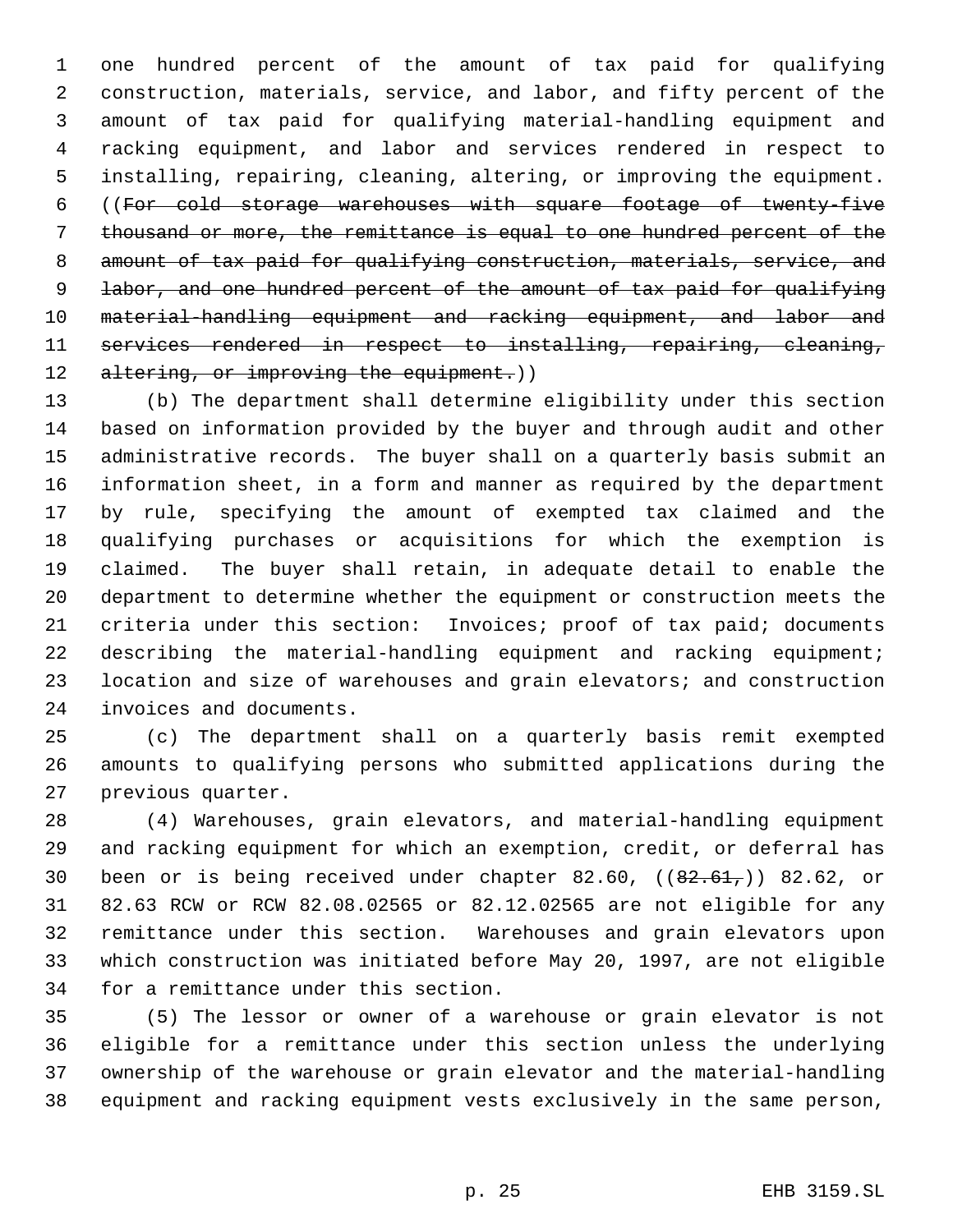or unless the lessor by written contract agrees to pass the economic benefit of the remittance to the lessee in the form of reduced rent payments.

 **Sec. 13.** RCW 82.12.820 and 2005 c 513 s 12 are each amended to read as follows:

 (1) Wholesalers or third-party warehousers who own or operate warehouses or grain elevators, and retailers who own or operate distribution centers, and who have paid the tax levied under RCW 82.12.020 on:

 (a) Material-handling equipment and racking equipment and labor and services rendered in respect to installing, repairing, cleaning, 12 altering, or improving the equipment; or

 (b) Materials incorporated in the construction of a warehouse or grain elevator, are eligible for an exemption on tax paid in the form of a remittance or credit against tax owed. The amount of the remittance or credit is computed under subsection (2) of this section and is based on the state share of use tax.

 (2)(a) A person claiming an exemption from state tax in the form of a remittance under this section must pay the tax imposed by RCW 82.12.020 to the department. The person may then apply to the department for remittance of all or part of the tax paid under RCW 82.12.020. For grain elevators with bushel capacity of one million but less than two million, the remittance is equal to fifty percent of the amount of tax paid. For warehouses with square footage of two hundred 25 thousand or more( $\left(\frac{1}{2}, \frac{1}{2}, \frac{1}{2}\right)$  and for grain elevators with bushel capacity of two million or more, the remittance is equal to one hundred percent of the amount of tax paid for qualifying construction materials, and fifty percent of the amount of tax paid for qualifying material-handling equipment and racking 30 equipment. ((For cold storage warehouses with square footage of twenty-five thousand or more, the remittance is equal to one hundred percent of the amount of tax paid for qualifying construction, materials, service, and labor, and one hundred percent of the amount of tax paid for qualifying material-handling equipment and racking equipment, and labor and services rendered in respect to installing, 36 repairing, cleaning, altering, or improving the equipment.))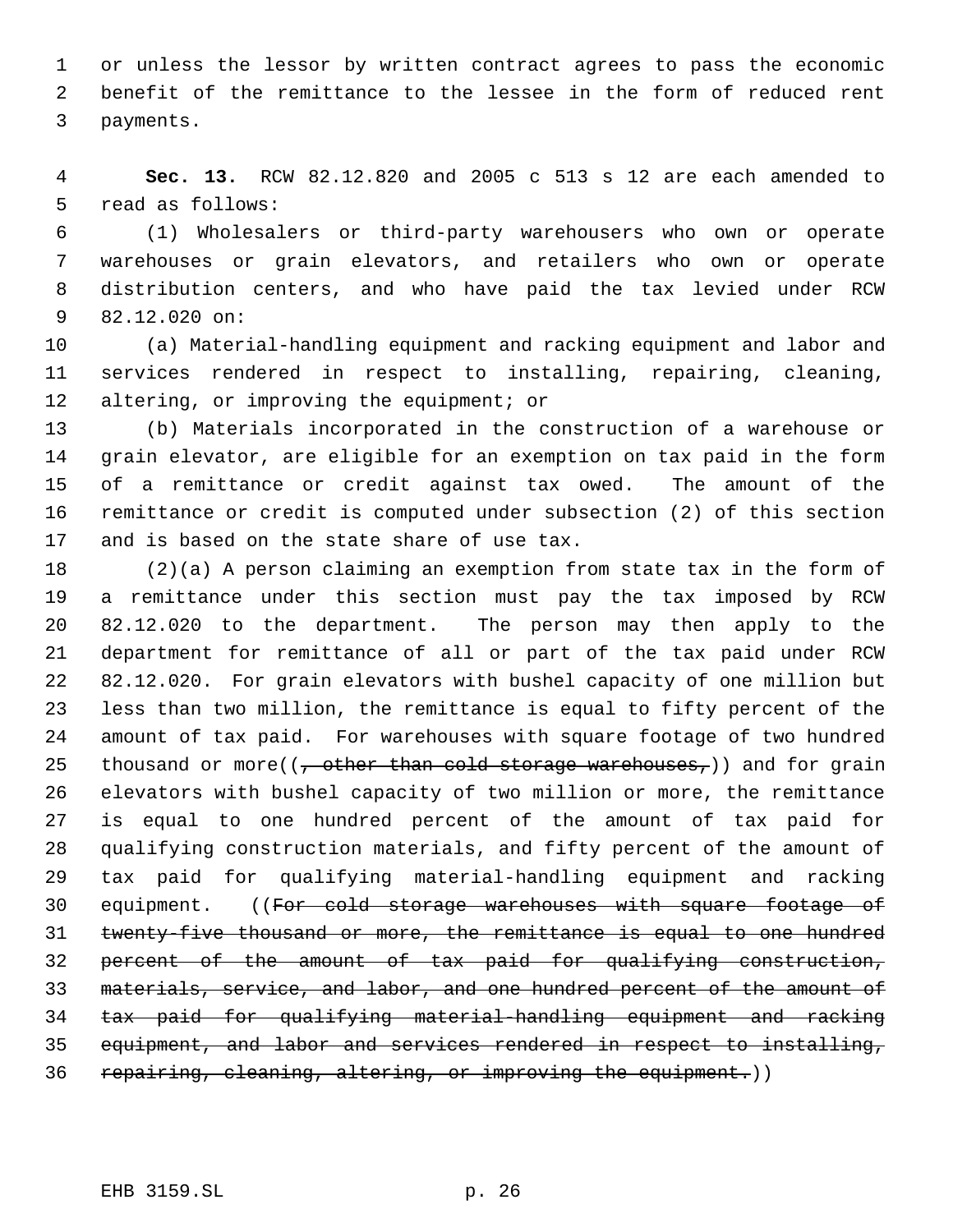(b) The department shall determine eligibility under this section based on information provided by the buyer and through audit and other administrative records. The buyer shall on a quarterly basis submit an information sheet, in a form and manner as required by the department by rule, specifying the amount of exempted tax claimed and the qualifying purchases or acquisitions for which the exemption is claimed. The buyer shall retain, in adequate detail to enable the department to determine whether the equipment or construction meets the criteria under this section: Invoices; proof of tax paid; documents describing the material-handling equipment and racking equipment; location and size of warehouses, if applicable; and construction invoices and documents.

 (c) The department shall on a quarterly basis remit or credit exempted amounts to qualifying persons who submitted applications during the previous quarter.

 (3) Warehouse, grain elevators, and material-handling equipment and racking equipment for which an exemption, credit, or deferral has been 18 or is being received under chapter 82.60, ((82.61,)) 82.62, or 82.63 RCW or RCW 82.08.02565 or 82.12.02565 are not eligible for any remittance under this section. Materials incorporated in warehouses and grain elevators upon which construction was initiated prior to May 20, 1997, are not eligible for a remittance under this section.

 (4) The lessor or owner of the warehouse or grain elevator is not eligible for a remittance or credit under this section unless the underlying ownership of the warehouse or grain elevator and material- handling equipment and racking equipment vests exclusively in the same person, or unless the lessor by written contract agrees to pass the economic benefit of the exemption to the lessee in the form of reduced rent payments.

(5) The definitions in RCW 82.08.820 apply to this section.

 *\*NEW SECTION. Sec. 14. A new section is added to chapter 82.08 RCW to read as follows:*

 *(1) The tax levied by RCW 82.08.020 does not apply to sales to persons who are subject to tax under RCW 82.04.260(12) of: (a) Materials used to package canned salmon including, but not limited to, clear wrap, boxes, tape, and box labels; and (b) glue, ink, or similar*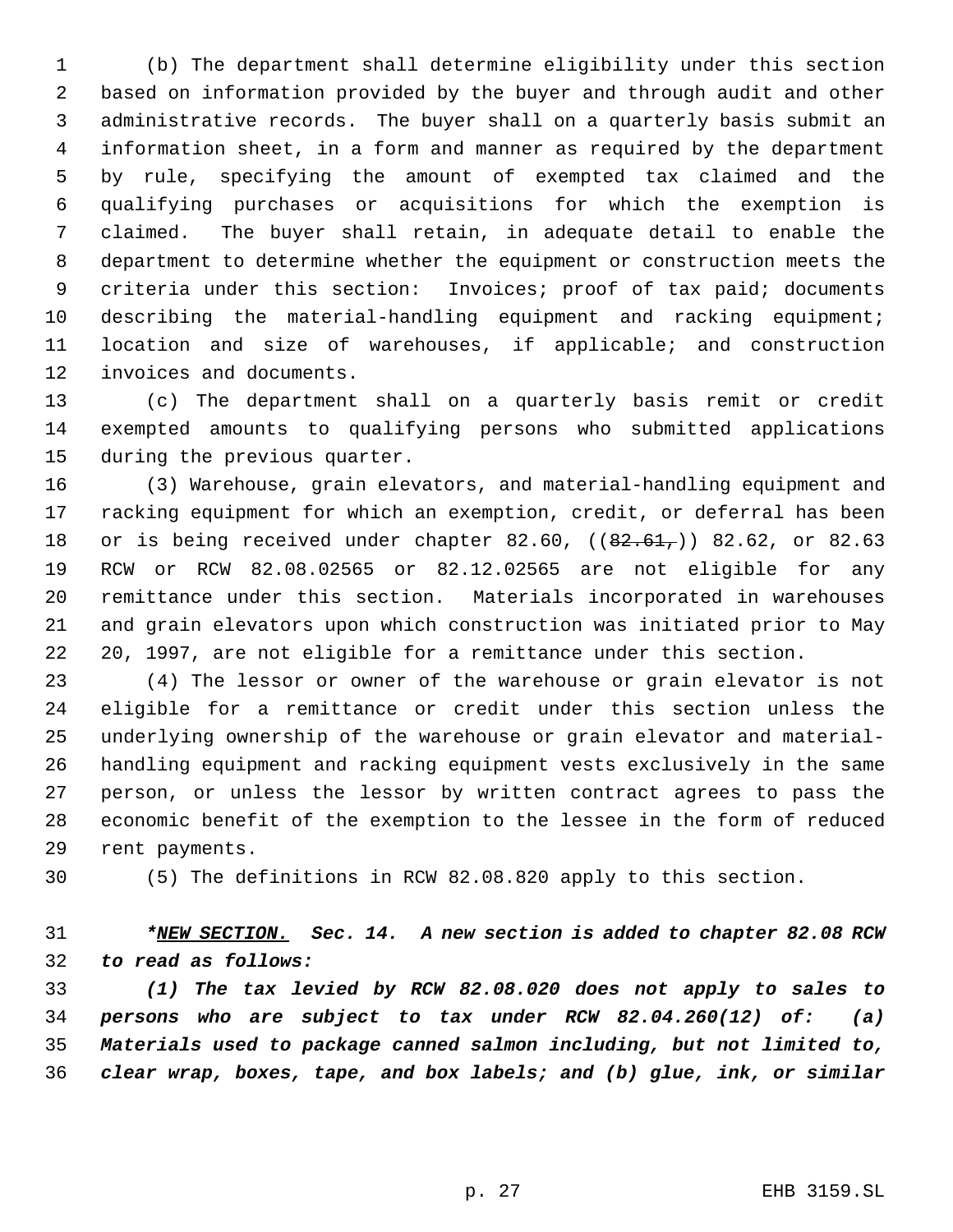*tangible personal property, that: (i) Affixes the label to the labeled product; or (ii) becomes a component of the label.*

 *(2) The exemption is available only if the buyer provides the seller with an exemption certificate in a form and manner prescribed by the department. The seller must retain a copy of the certificate for the seller's files. \*Sec. 14 was vetoed. See message at end of chapter.*

 *\*NEW SECTION. Sec. 15. A new section is added to chapter 82.12 RCW to read as follows:*

 *The provisions of this chapter do not apply with respect to the use by persons who are subject to tax under RCW 82.04.260(12) of: (1) Materials used to package canned salmon including, but not limited to, clear wrap, boxes, tape, and box labels; and (2) glue, ink, or similar tangible personal property, that: (a) Affixes the label to the labeled product; or (b) becomes a component of the label. \*Sec. 15 was vetoed. See message at end of chapter.*

 **Sec. 16.** RCW 82.32.600 and 2005 c 514 s 1002 are each amended to read as follows:

 (1) Persons required to file surveys under RCW 82.04.4452, 82.32.610, or 82.74.040 must electronically file with the department all surveys, returns, and any other forms or information the department requires in an electronic format as provided or approved by the 21 department( $\left(\frac{1}{2}, \frac{1}{2}\right)$  department grants relief under subsection  $\left(\frac{2}{2}\right)$  of this section)). As used in this section, "returns" has the same meaning as "return" in RCW 82.32.050.

24 (2) ((Upon request, the department may relieve a person of the obligations in subsection (1) of this section if the person's taxes have been reduced a cumulative total of less than one thousand dollars 27 from all of the credits, exemptions, or preferential business and occupation tax rates, for which a person is required to file an annual survey under RCW 82.04.4452, 82.32.535, 82.32.545, 82.32.570, 82.32.560, 82.60.070, or 82.63.020.

 (3) Persons who no longer qualify for relief under subsection (2) of this section will be notified in writing by the department and must comply with subsection (1) of this section by the date provided in the notice.

35  $(4)$ ) Any survey, return, or any other form or information required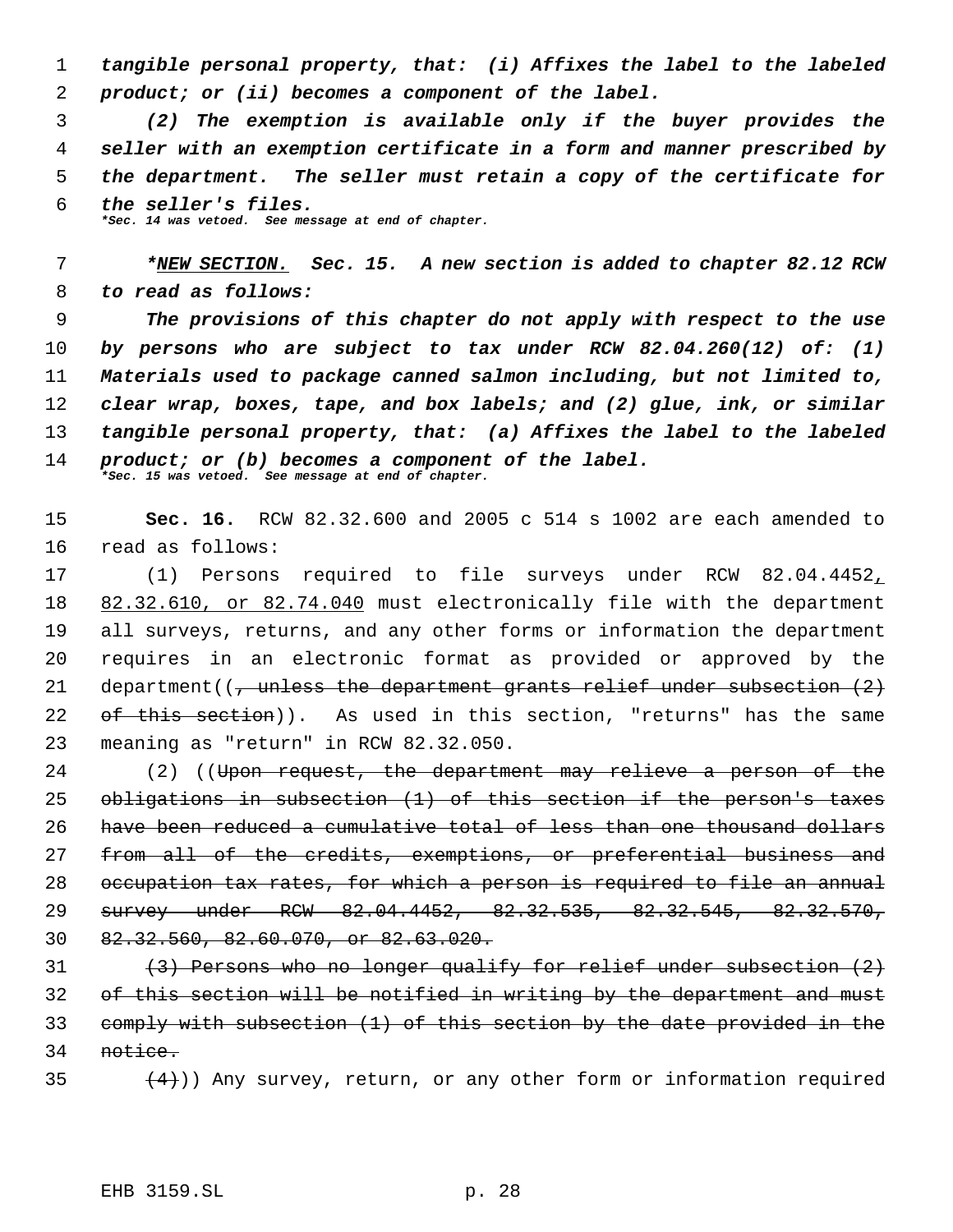to be filed in an electronic format under subsection (1) of this section is not filed until received by the department in an electronic format.

 (3) The department may waive the electronic filing requirement in subsection (1) of this section for good cause shown.

 **Sec. 17.** RCW 82.32.590 and 2005 c 514 s 1001 are each amended to read as follows:

 (1) If the department finds that the failure of a taxpayer to file an annual survey under RCW 82.04.4452, 82.32.610, or 82.74.040 by the due date was the result of circumstances beyond the control of the taxpayer, the department shall extend the time for filing the survey. Such extension shall be for a period of thirty days from the date the department issues its written notification to the taxpayer that it qualifies for an extension under this section. The department may grant additional extensions as it deems proper.

 (2) In making a determination whether the failure of a taxpayer to file an annual survey by the due date was the result of circumstances beyond the control of the taxpayer, the department shall be guided by rules adopted by the department for the waiver or cancellation of penalties when the underpayment or untimely payment of any tax was due to circumstances beyond the control of the taxpayer.

 NEW SECTION. **Sec. 18.** (1) Except as otherwise provided in this section, this act takes effect July 1, 2006.

 (2) Sections 6 through 9 and 11 of this act take effect July 1, 2007.

(3) Sections 12 and 13 of this act take effect July 1, 2012.

 NEW SECTION. **Sec. 19.** Section 10 of this act expires July 1, 2007.

 NEW SECTION. **Sec. 20.** Section 11 of this act expires July 1, 2012.

> Passed by the House March 8, 2006. Passed by the Senate March 7, 2006. Approved by the Governor March 30, 2006, with the exception of certain items that were vetoed. Filed in Office of Secretary of State March 30, 2006.

Note: Governor's explanation of partial veto is as follows: